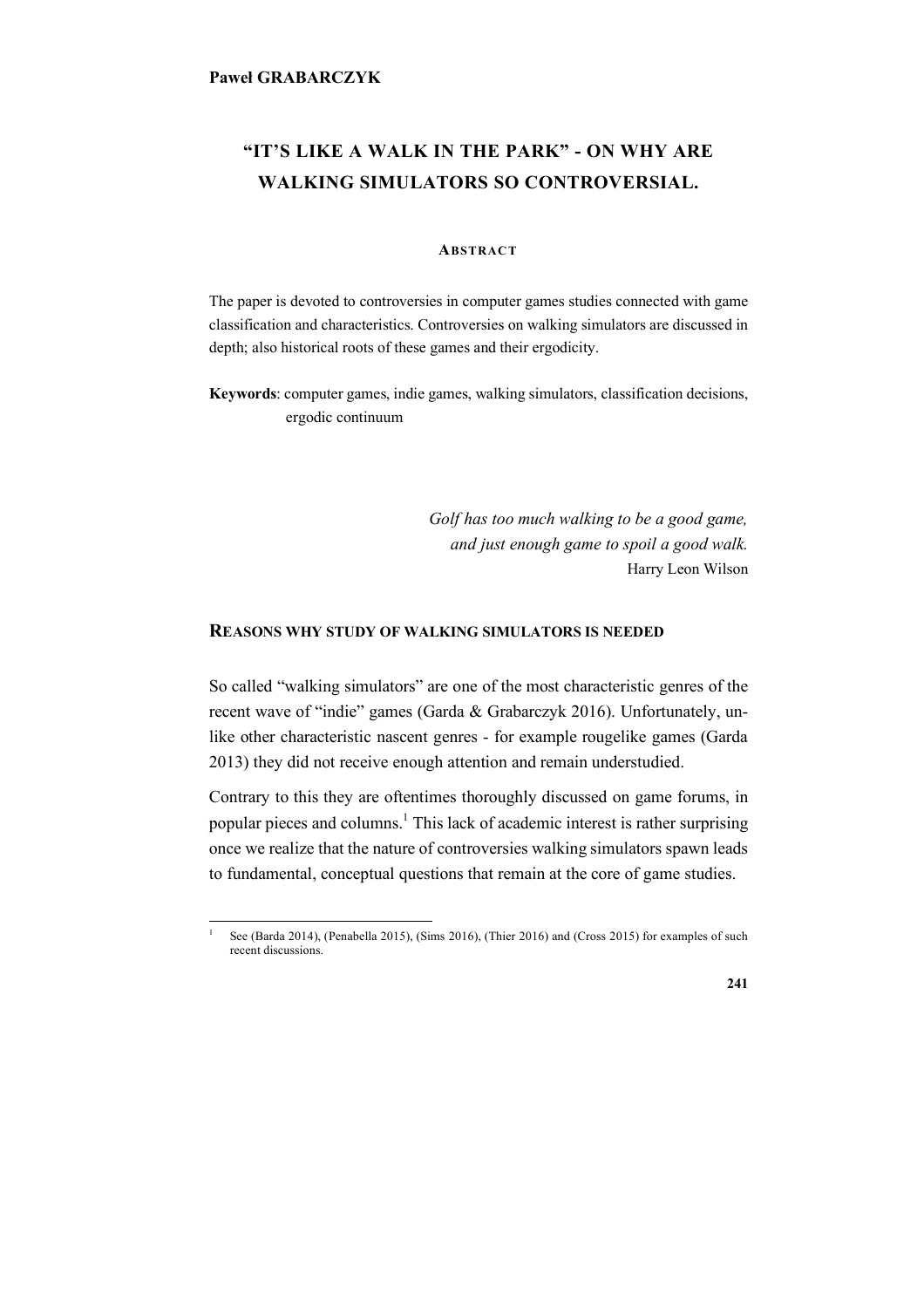Arguably, the thing that adds to the confusion the most is that the terminology used to describe walking simulators seems to be very inadequate and sometimes downright misleading. Let's briefly look at some of the propositions presented in the recent discussions of the subject. It is only natural to start with the term I decided to use throughout this paper - "walking simulators". There are two reasons why I decided to use it. First of all, it seems to be the most popular one as even the authors who prefer other descriptions mention it (sometimes in critical way). Second reason is that the term started to be used as a classification label in Valve's Steam store (currenytly more than 200 games has been classified as walking simulators). This classification decision seems to be important as Steam remains to be the predominant platform for selling digital PC games and most of the games belonging to the category of walking simulators are produced and distributed through this channel.

It is not hard to see that this choice of label leads to controversies. First of all, as many users and commentators point out the term seems to be derogatory and somehow ironic.<sup>2</sup> Simulating something that is so simple, commonplace and mundane as the act of walking creates seems absurd and can be likened to such satirical games as the famous *Goat Simulator* or a recent, less known *Shower with your dad simulator*. Needless to say this derogatory aspect is especially troublesome in the academic context as it introduces normativity into the discourse. Second of all, the term in question seems to be simply inaccurate since the prototypical games classified as walking simulators (I analyze some of them below) do not contain actual simulation of walking as there is little or no consideration given to the laws of physics, anatomy, properties of the terrain etc. Both problems can be best summarized by the following quote from Ed Key, the developer of one of the prototypical walking simulators *Proteus* (analyzed in section 2). When asked by the interviewer about how he feels about the term he answered:

*Yeah, I find it pretty stupid. I was talking about this on twitter recently and how QWOP is the only real walking simulator.*<sup>3</sup> *Rich Wilson pointed out that Mias-*

<sup>&</sup>lt;sup>2</sup> As (Cross 2015) points out: "Walking simulator" has undergone the Stygian journey of most pejoratives, becoming a term of neutral description or ironic reclamation to some, even as it remains an insult to others."

<sup>3</sup> The game Ed Key refers in this quote, *QWOP* is a simple free satirical game which lets the player control

**<sup>242</sup>**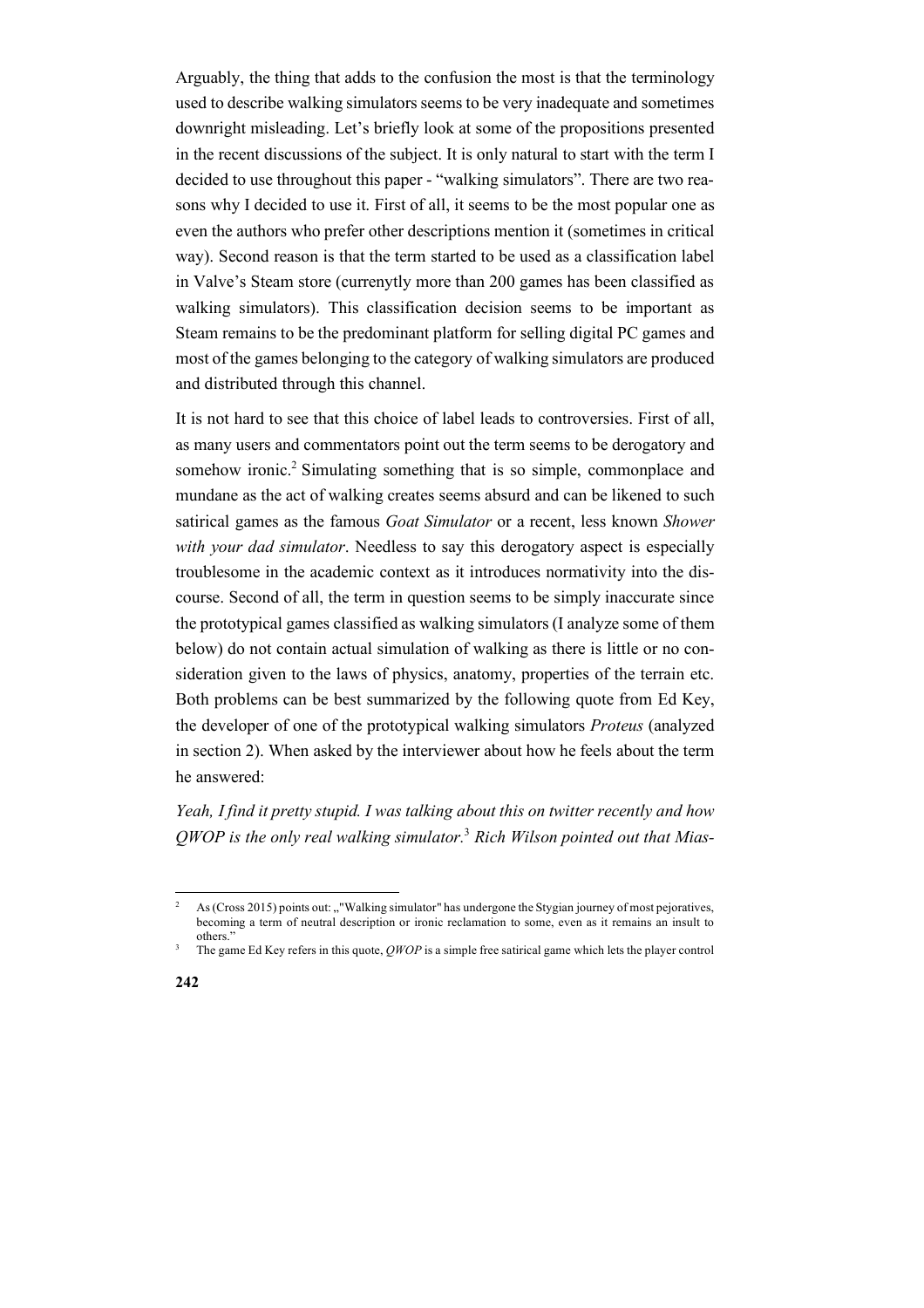*mata was another one - since this actually does emulate some elements of physically walking over different terrain, like momentum when running down slopes. My counterpoint to this: Why don't we call all traditional FPSs "face clickers"? It's a similar kind of reductionism.* 

*On the other hand, perhaps it is genuinely useful for some people in identifying games within this vague genre of exploration with minimal interaction. I don't get too stressed about it.*(Sigl 2014)

Some alternative terms that has been proposed are: light adventures, first person walkers, wandering simulators and exploratory games. Similarly to Ed Key I believe that of all these propositions it is the last one which fits the genre the best. Still, for the sake of this paper I am going to use the titular "walking simulator" solely because of the popularity and recognition it achieved.

What is interesting, apart from being a growing genre in and of itself, walking simulators seem to influence other genres of games - especially action adventure and shooter genres - three good examples of such influences being: the *Uncharted* series, *Spec Ops the Line* and Hideo Kojima's *P.T*.. And judging by the commercial and critical success of some of the recent entry's in the genre (Stuart 2016) it is reasonable to expect the influence to increase in the future.

Obviously, there are many ways one can study walking simulators, so let me narrow down the aim of this paper. I wish to analyze some of the prototypical examples of the walking simulator genre and pinpoint their common properties (section 2). Then I am going to look into the controversies surrounding the genre and see if, by putting the emotions and normative discourse aside, we can still learn something interesting about the genre in question (section 3). In the end I claim that even though the criticism is misguided, at least one of the intuitions behind the controversies walking simulators attract can be explicated in a precise way and that this explication greatly helps us to understand both - the genre of walking simulators and games in general (section 4).

the movement of limbs of a runner. The point of the game is that the act of walking (or running) which seems to be simple when it is performer unconsiously starts to be very complicated once you try to consiously simulate it. The game can be found at the following address: https://www.foddy.net/Athletics.html

**<sup>243</sup>**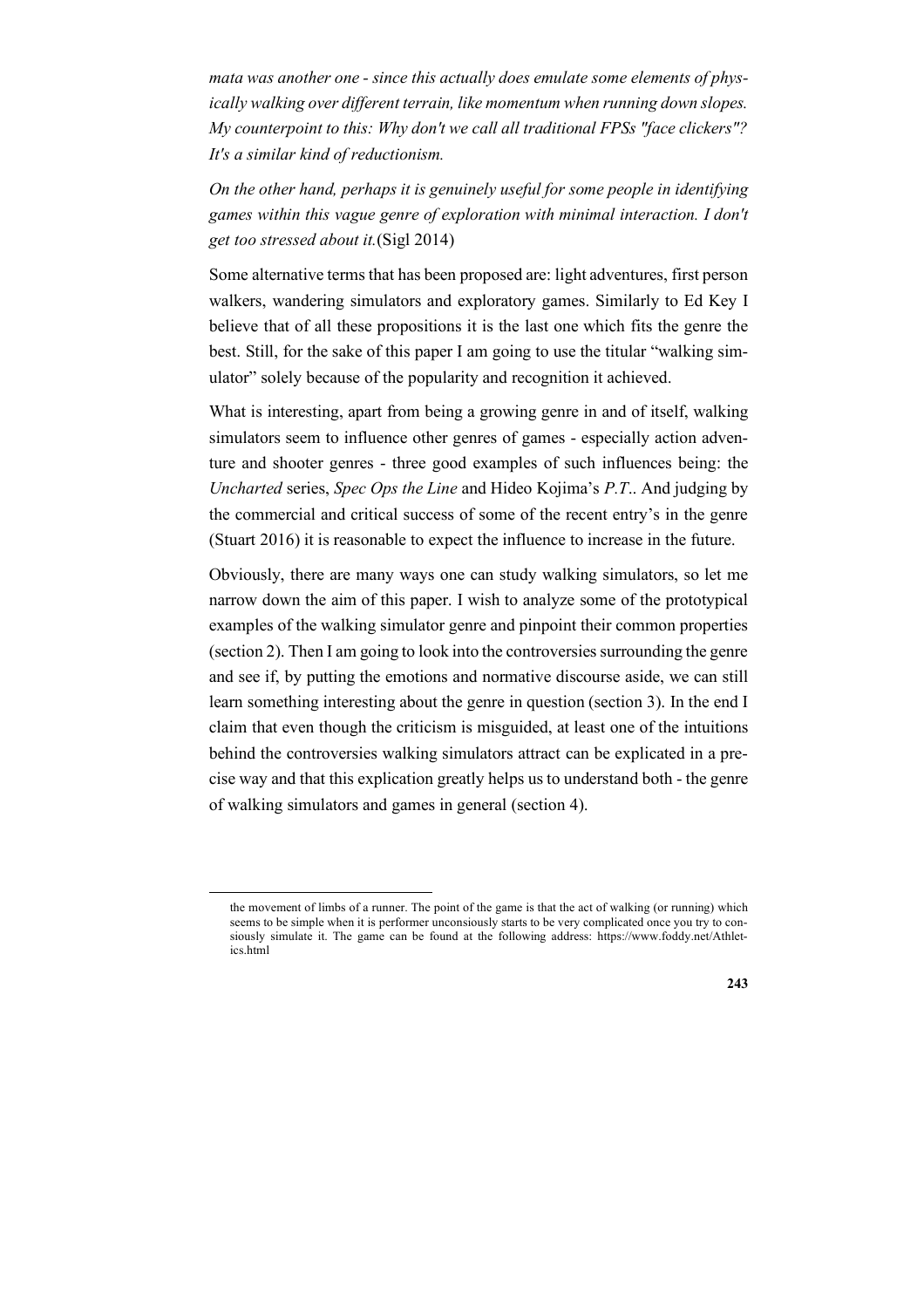# **WHAT ARE WALKING SIMULATORS?**

As is often the case (especially when it comes to new phenomena) it is better to start with a working definition and a handful of prototypical examples. For this reason let's begin with an initial assumption that walking simulators are games in which traversal is the main (or even the sole) mechanic.<sup>4</sup> Note that we don't presume if the games in question are presented from the first person perspective or whether the traversal is linear or not, so we don't limit ourselves to any specific subtype of walking simulators.5

# **Examples of typical walking simulators**

Let us now look at a few prototypical and highly influential examples of walking simulators. Let's start with The Chinese Room's *Dear Esther*, which has been pointed out in every popular discussion or column I mentioned in footnote 1. The game casts the player on the shore of Hebridean island and lets her explore it in a fairly unrestricted, nonlinear fashion. Instead of pointers or minimaps the game uses subtle environmental cues and natural unsurmountable obstacles to guide the player through island so the task the player performs is actually a journey from the starting point to the finish. There is no interaction between the player and the environment, she can only move, observe and listen. Listening proves especially important as small portions of the game's narrative presented in the form of a series of letters to the titular Esther are recited to the player throughout the game. What is important the narrative bits are completely parallel to player's actions as they are triggered semi-randomly and do not contain information needed to complete the journey. The world the player explores seems to be no longer inhabited by anyone - the player does not meet any characters, most of the objects are worn out, etc. The only thing the player does is that she moves through space, looks at things at her own pace and makes sense of the world she has been placed in. But the point is that both - looking and making sense is completely optional. Players could just as well rush through

example, the rule that a given chess piece can only be moved diagonally is a chess mechanic.<br>For this reason it is best to use a more neutral word "traversal" instead of "exploration" which can be associated with the lack of linearity.



I don't have the space to explain the notion of "mechanic" which is central to both – game studies and game development. A good analysis of this term can be found in (Sicart 2008). For the purpose of this paper we can understand "mechanic" as the internal rule which governs the progression of the game. For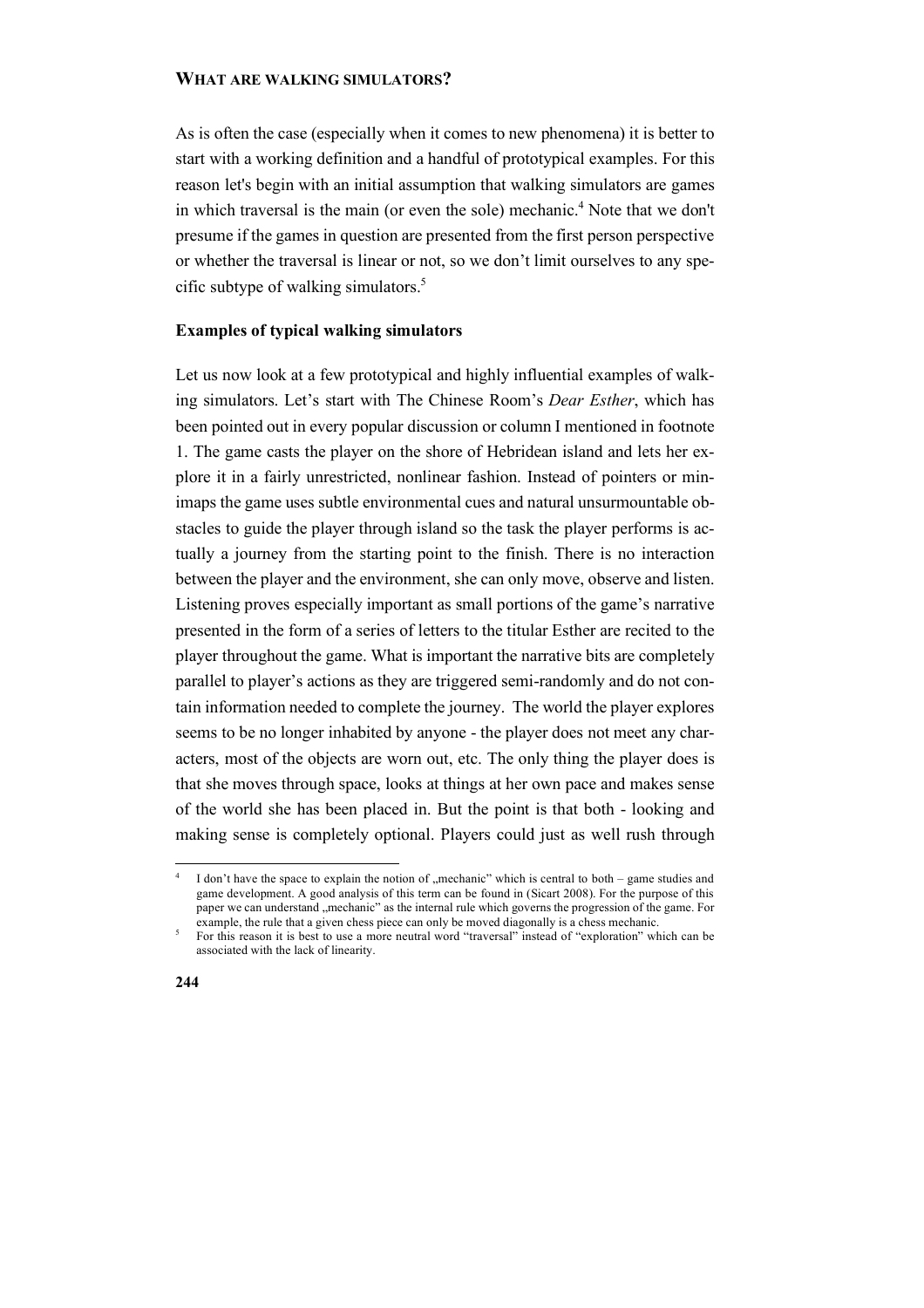*Dear Esther* without paying attention to the environment and the story bits.

There are several reasons why *Dear Esther* is very important in the context of any study of walking simulator genre. First of all, it achieved critical<sup>6</sup> and commercial success and inspired many followers, sometimes even satirical ones (*Dear Esteban*). Second of all, the game was consciously crafted as an experiment inspired by an academic question - the question of how minimalistic game design could get – of how many mechanics could be possibly stripped from a typical First Person Shooter.<sup>7</sup> Third of all, it contains most of the properties which can then be found (in different combinations) in other games which belong to the genre: first person perspective, slow, deliberate movement, no visible interface, lack of tasks of any kind, lack of obstacles the player has to overcome to proceed, no combat, short lenghth, no interaction with the environment, no puzzles, an ending which the player achieves only by traversing the space, and a focus on observation (down to a specific button designated just for this). As we are going to see below, not every property of this list will be present in the games belonging to the genre, but they are a very good starting point similar to prototypical lists of properties used in the prototype concept theory.

Another notable example of a walking simulator is Tale of Tales' *The Graveyard*. This extremely short (it can be easily completed in 15 minutes) experimental game gives the player the opportunity to control an elderly woman who walks through a cemetery (modelled after an actual cemetery of Izegem, Belgium). The game is presented from a third person perspective and uses a 3D game engine. Despite this it does not give the player the ability to move the camera. The player can walk off the main path but this does not change anything as she cannot go off-screen and the perspective of the camera does not shift. The freedom of movement is only superficial - the only way to advance the game is to move forward towards a small bench where the lady the player controls sits and listens to a song. What is interesting the only action that is other than walking (the act of sitting) is triggered automatically whenever the player stands in the right spot. The game ends when the player decides to stand up and

As of moment of writing this (30.06.2016) its Metacritic score is 75/100.

<sup>7</sup> To be precise, this academic problem inspired the original free version published in 2007. It does not matter for our considerations as both games differ only in graphical fidelity. The original thesis that inspired the game was the game's creator Ph.D. thesis (Pinchbeck 2009)

**<sup>245</sup>**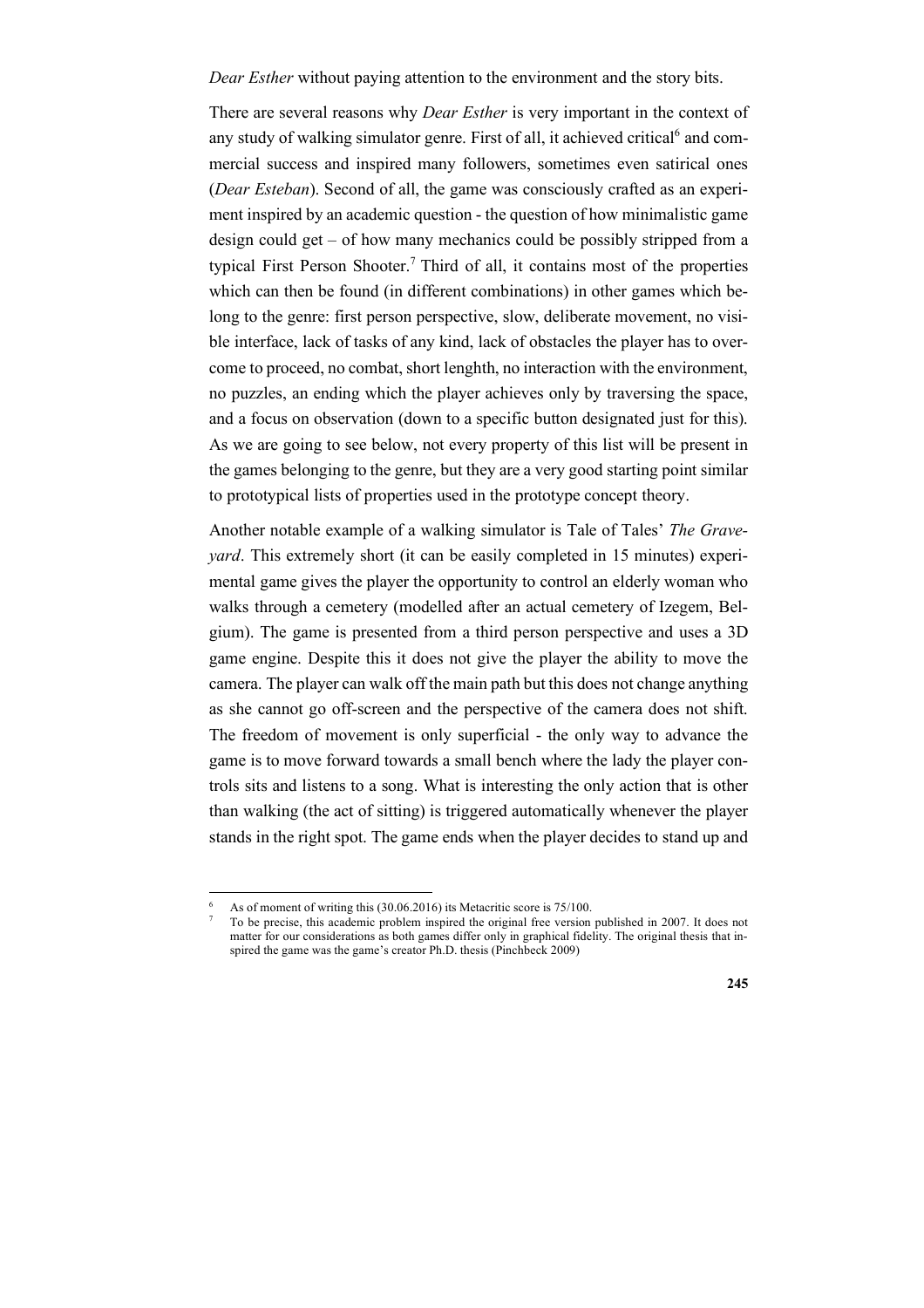exit the cemetery through the gate. $8$  As the creators of the game point out (and what is being somewhat confirmed by the reactions of users on game's Steam forums) the reaction towards the game has been rather mixed. As Michaël Samyn, main designer of *The Graveyard* said on Tale of Tales blog:

*Peer response from the indie game scene was a little odd. The Graveyard was regularly compared to Jason Rohrer's Passage because it deals with similar subject matter. Often, however, our fellow game designers and indie game fans found Passage a superior product because it uses a conventional game structure to convey its message. To some extent The Graveyard is disqualified beforehand because "it is not a game". That was also the response of Jonathan Blow when we proposed to show The Graveyard in his Experimental Games Workshop at the Game Developers Conference. The gameplay in The Graveyard cannot be considered experimental/interesting/etc because it cannot be considered gameplay. Or something along those lines.*(Samyn 2016)

What makes *The Graveyard* especially interesting is that, similarly to *Dear Esther* it has been deliberately built by subtracting as many game mechanics as possible. As the author points out in the cited blog post the original idea of the game was much more complicated mechanically as they considered additional possible interactions with the environment. In the end, all of them have been stripped away in a conscious minimalistic design decision in order to strengthen the narrative.

The game which has been brought up in the above citation, *The Passage* by Jason Rohrer deserves its own mention not only because it predates both - *The Graveyard* and *Dear Esther* but also because it belongs to a somewhat rare category of two dimensional walking simulators.<sup>9</sup> The Passage lets the player to literally walk through the life of the controlled character. Even though the player's movement is fairly unrestricted, the screen dimensions (the game is presented in a very wide horizontal bar) and the way the movement advances the narrative quickly communicates to the player that the only thing that is required of her is a steady walk towards the right part of the screen. From the point of view of game mechanics there are two important differences between *The Passage* and *The Graveyard*. At the beginning of the former game the player encounters another character, a girl. If the player walks into this character

There is a small variation introduced in the commercial version of the game (the original was free, the commercial version costs 5USD) as the elderly lady can die randomly at any moment.<br>Some other notable examples of 2D walking simulators are: *To The Moon* and *Home*.

**<sup>246</sup>**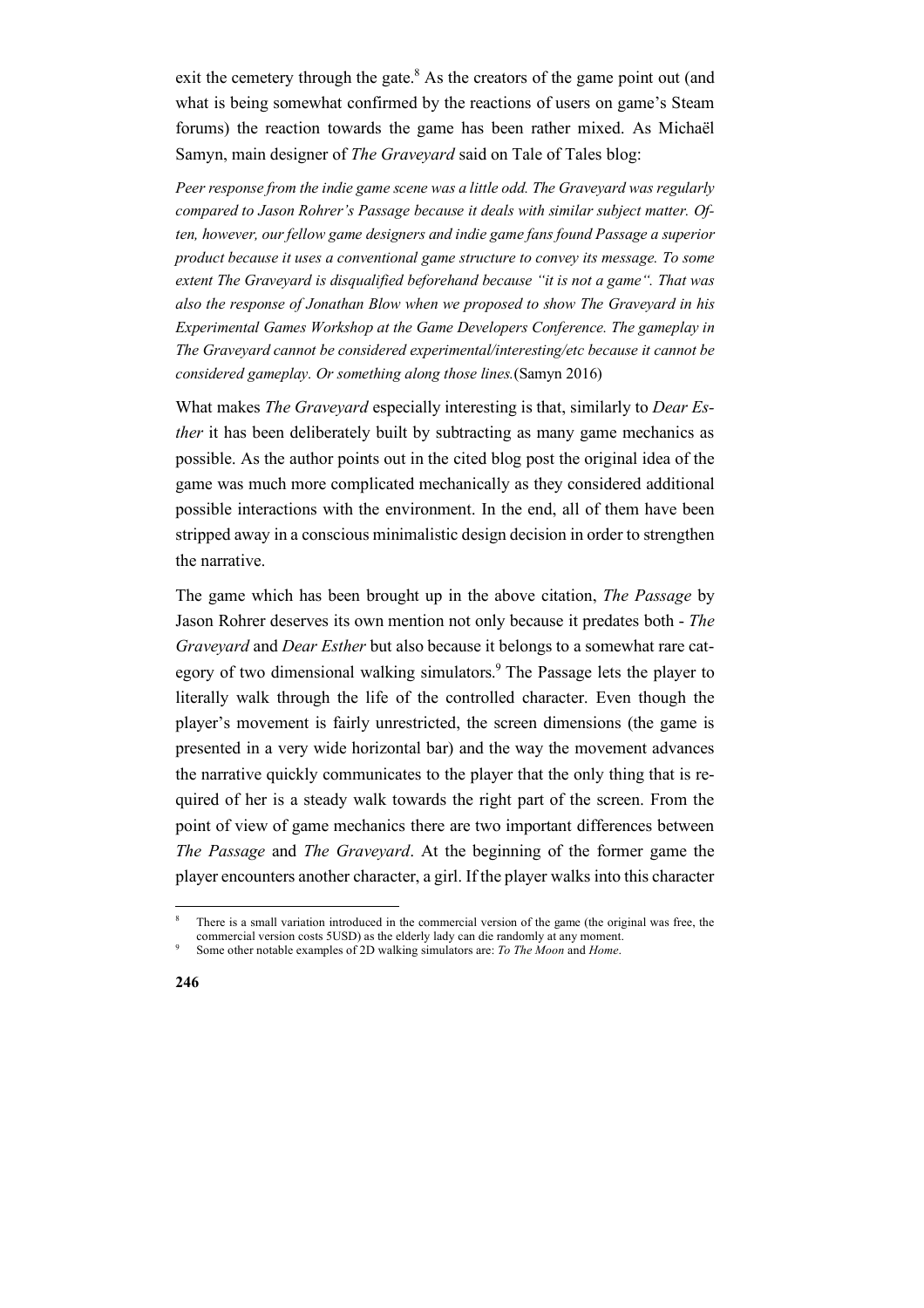they become a couple and walk through life together. But it does not have to be this way - the player can just as well avoid the contact with the girl and end the game as a single. The other mechanical difference is that *The Passage* presents the player with some (admittedly very easy) obstacles - road blocks which have to be avoided. Singling out these minute details may seem surprising, but, as we are going to see in section 4 there are important reasons for this.

The last example I would like to quickly analyze is Ed Key's *Proteus*. Similarly to all above examples *Proteus* contains no mechanics other than walking - the player cannot manipulate or pick up objects and there are no notable obstacles of any sort. Contrary to previously mentioned walking simulators the narrative does not play an important role in *Proteus* - the game contains an ending but the players are not steered towards it in any way. At the face of it *Proteus* looks like a never ending exploration of an uninhabited $10$  island. What differentiates *Proteus* from the three examples we analyzed above is that the island the player explores is procedurally generated, that is generated anew, every time the player restarts the game. Thus, at least in theory, no two game sessions with *Proteus* are identical. The message this solution gives to the players is very powerful contrary to traditional first person adventure games (as we are going to see below, walking simulators are often compared to this genre) the world of *Proteus* isn't an intentionally created space which can be treated as a big puzzle to be solved. There very well may be no meaning behind most details (as they are sometimes placed randomly). Because of this the exploration and discovery becomes the centerpiece of the experience, its sole mechanic. An observant player will eventually realize that the game contains a subtle progression system every time the night falls the player has to climb on any elevated structure and look for bright lights. Then if, she decides to enter these lights the season changes. Once, the cycle of seasons completes, the game ends. The way the game signals this structure is very subtle - some players may not discover it at all, other players may trigger the season change by accident, never knowing what exactly caused it. This whimsical attitude to the game's structure is possible because, as I mentioned, contrary to the three games we analyzed, the narrative does not play an important role in *Proteus* - the game contains no words,

The island contains a single empty building but the lack of inhabitants is even more pronounced by the contrast it makes with the rest of the island.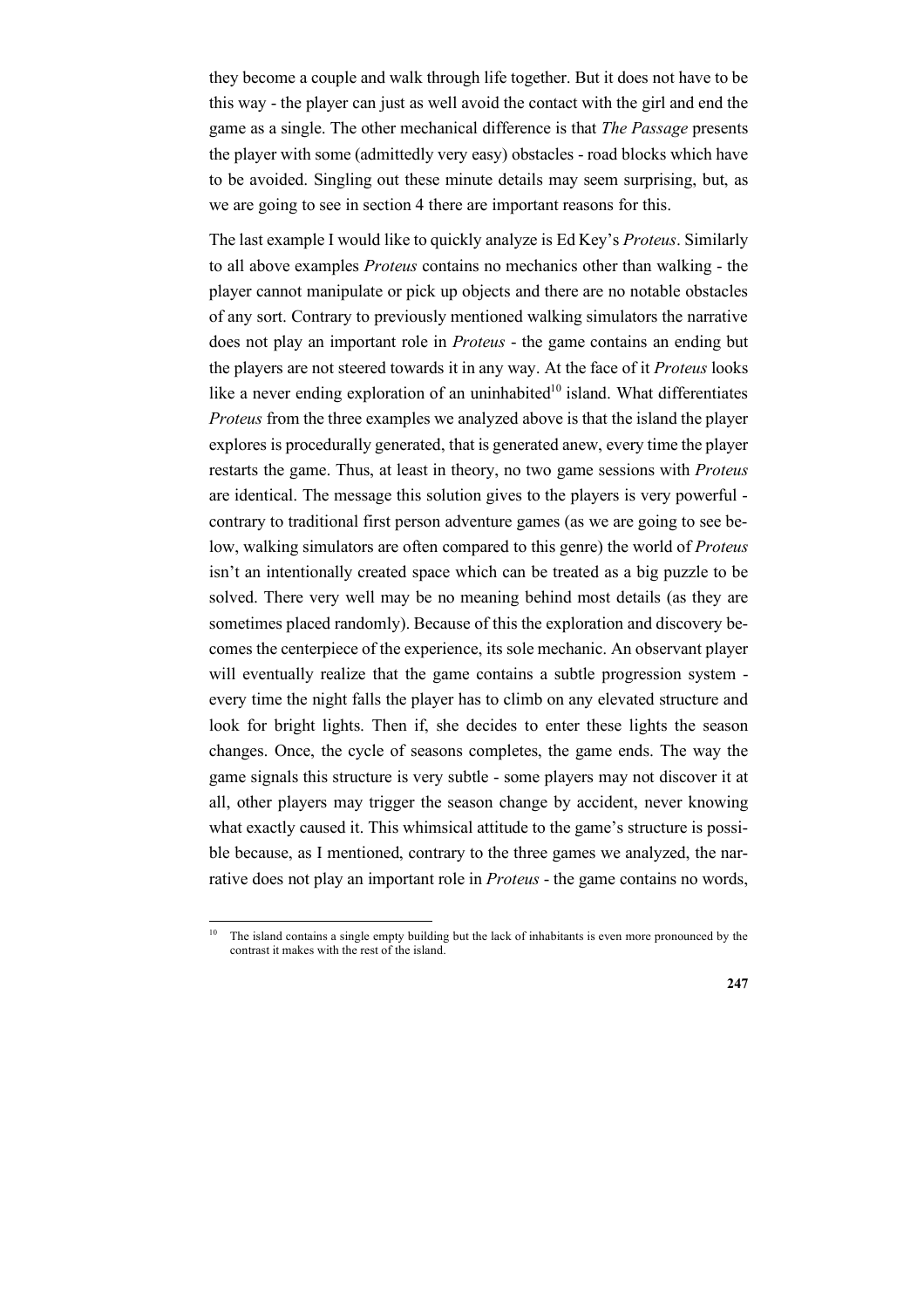symbols or any message conveyed by traditional means. It means that even though the genre of walking simulators originated from theoretical considerations about the relation between narrative and mechanics and the need to give the former prominence, there is nothing that prevents the designers to create walking simulators which lack any narrative (or contain it only in a rudimentary sense in which every human endeavor contains it).

# **What are the historical roots of walking simulators?**

One of the key reasons why walking simulators demand more research is that they seem to be a genuine example of a new genre which has no obvious predecessors. This seems to be especially surprising because there are no technological reasons why this genre couldn't be explored earlier. For example, a game similar to "The Passage" could have easily been made on the Atari 2600. And yet, even if a clear cut case of a "walking simulator from the past" might be extremely hard to find, it is at least possible to point out at some examples which could retrospectively be seen as early signs of tendencies and attitudes which led to the rise of the genre. These "early signs" can be categorized into three groups:

## *Experimental games from the 1990s*

The first category is very much varied and comprises of games in which traversal remains a sole or the most important mechanic. It can be argued that this idea predates digital games and can also be found in several board games in which the board and the throw of a die fully determines the player movement (so he becomes more of an observer than a player). *Game of The Goose* and some variants of *Snakes and Ladders* are examples of such games. Additionally, some of the 3D maze games released on personal computers in the early 80's fall under our working definition as well.

And yet, it is probably a handful of unique games created in the 1990's which remind today's walking simulators the most. Haruhiko Shono's *Alice - an interactive museum* an adventure game published in 1991 is a good example of this. The game lets the player explore the titular virtual museum from a first person view. The traversal of space is done by clicking different directions of the screen, so there is no continuous walking, but it does not change the fact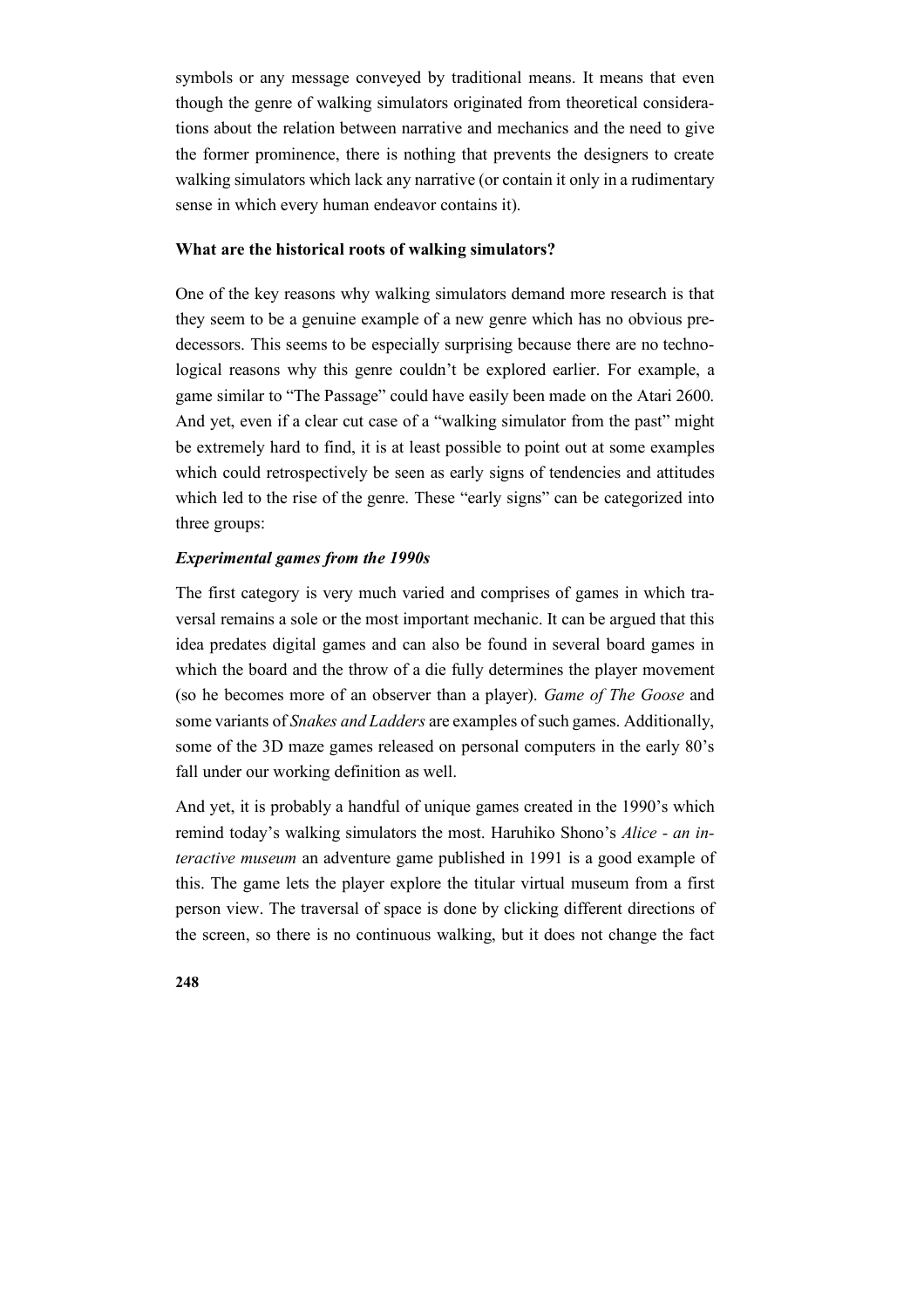that exploration remains the most central mechanic. Even though *Alice* contains several simple puzzles typical for adventure games the game is more about observing, testing and manipulating objects, than about solving problems or enjoying the story. By clicking different parts of the screen the player watches small animations, listens to music, watches pictures etc. Most of these actions have little or no consequence for the game progression - they are there only to amuse. In some respects *Alice* - an interactive museum" reminds software products aimed for small children. It functions as a virtual toy of sorts, with the whole environment functioning as one big virtual toy to be played with. The author continued his pioneering work on exploratory games with *L-Zone* and *Gadget: Invention, Travel & Adventure*, both of which were published on personal computers. It is the second of these games that achieved the most success. Even though, technically speaking, the game still does not allow the player to walk freely within the environment, it is surprising, how this 1993 adventure game reminds contemporary walking simulators. Contrary to *Alice* and *L-Zone* the game does not boil down to a virtual exposition and tells a very linear story. Puzzle elements are kept to a minimum and even though the player is occasionally given specific tasks they most often boil down to the traversal on a single path within the virtual environment.

And still, it is a rather obscure 1998 Japanese Playstation game *LSD* that reminds walking simulators the most as the game features fully realized 3D environment which the user explores at her leisure. Walking remains the single most important mechanic of the game as the progress is literally triggered by exploration. The dreamlike, poetic landscapes, experimental music and the obvious reference to the hallucinogenic drug function as narrative explanations of the lack of traditional mechanical structure of the game. Similarily to the case of *Proteus*, the players of *LSD* should realize, that there is no specific task for them to perform, and that the semi-random wandering is actually the right way to play the game. Interestingly enough the same strategy has been explored by the author of *LSD* even earlier, in the very obscure experimental 1994 adventure game *Eastern Mind: The Lost Souls of Tong Nou*. The main theme of this Macintosh and PC CD-ROM adventure game revolves around Buddhist themes, one of which - namely the notion of reincarnation - becomes embedded into the game mechanics as there is no way of failing the game: the death of the player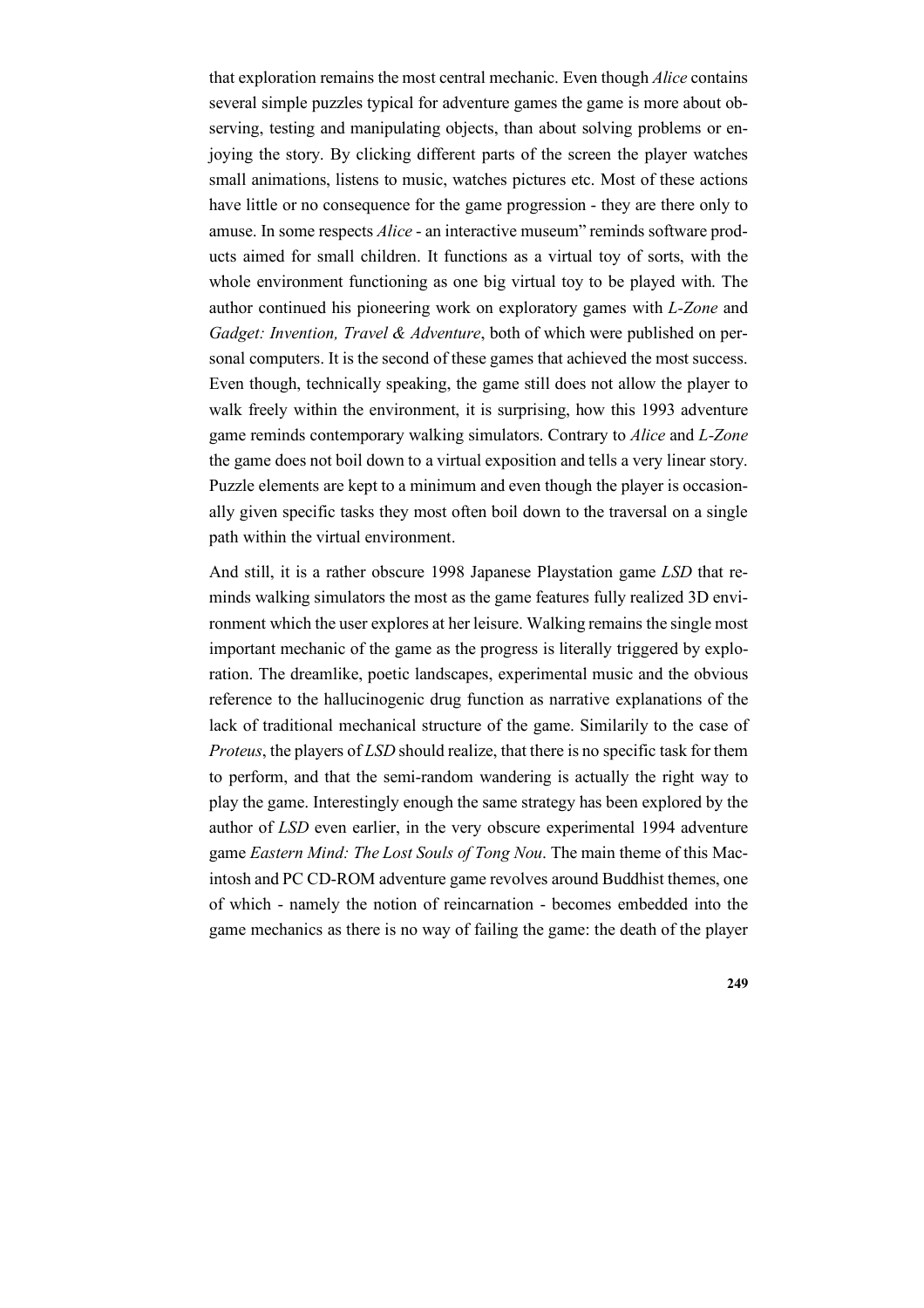is actually a way of progressing the story.

The last two examples of predecessors of walking simulators produced in the 90's are two western games: *The Dark Eye* and *Bad Day on the Midway*. Both games present a first person perspective and let the player move in a non-continuous way through the environment. Both strip down the traditional adventure genre elements by removing puzzles and inventory screens. Similarly to their Japanese counterparts they justify the lack of mechanical direction by depicting surreal, poetic worlds.

Even though the games presented above cannot be anachronistically classified as early walking simulators, they do contain enough traits similar to this contemporary genre to warrant their inclusion in this section. They are either completely linear or seemingly aimless, they focus on a non systematic exploration (we may easily say that they are more about wandering then exploring), and contain next to no obstacles or fail states. Most importantly, they use the walking mechanic as the main trigger of game progression.

## *Exploratory sections*

The second group of predecessors to walking simulators can be found in games, which taken as a whole belong to different genres but which contain sections which, taken in separation, could have been easily classified as walking simulators. Since this group of examples is rather numerous, I am going to focus only on some of the most notable ones. *Half Life*, a groundbreaking game released in 1998 starts with a famous monorail section in which the player learns about the environment she is to explore. Even though the section is completely linear, as the player has no control over the movement of the monorail she is able to walk freely inside the cabin. It is easy to see that this relatively long section (it takes more than 5 minutes) would have probably been heavily criticized if it was presented to the player only in the form of a completely noninteractive cutscene What is surprising, giving the player the ability to change the camera perspective and focus creates a sufficing illusion of interaction and discovery. Similar (although less obvious) effect has been recreated in many later games belonging to the first person shooter genre which oftentimes use an analogous "prologue" section which familiarizes the player with the environment and movement. Good examples of such sections can be found in: *Unreal*,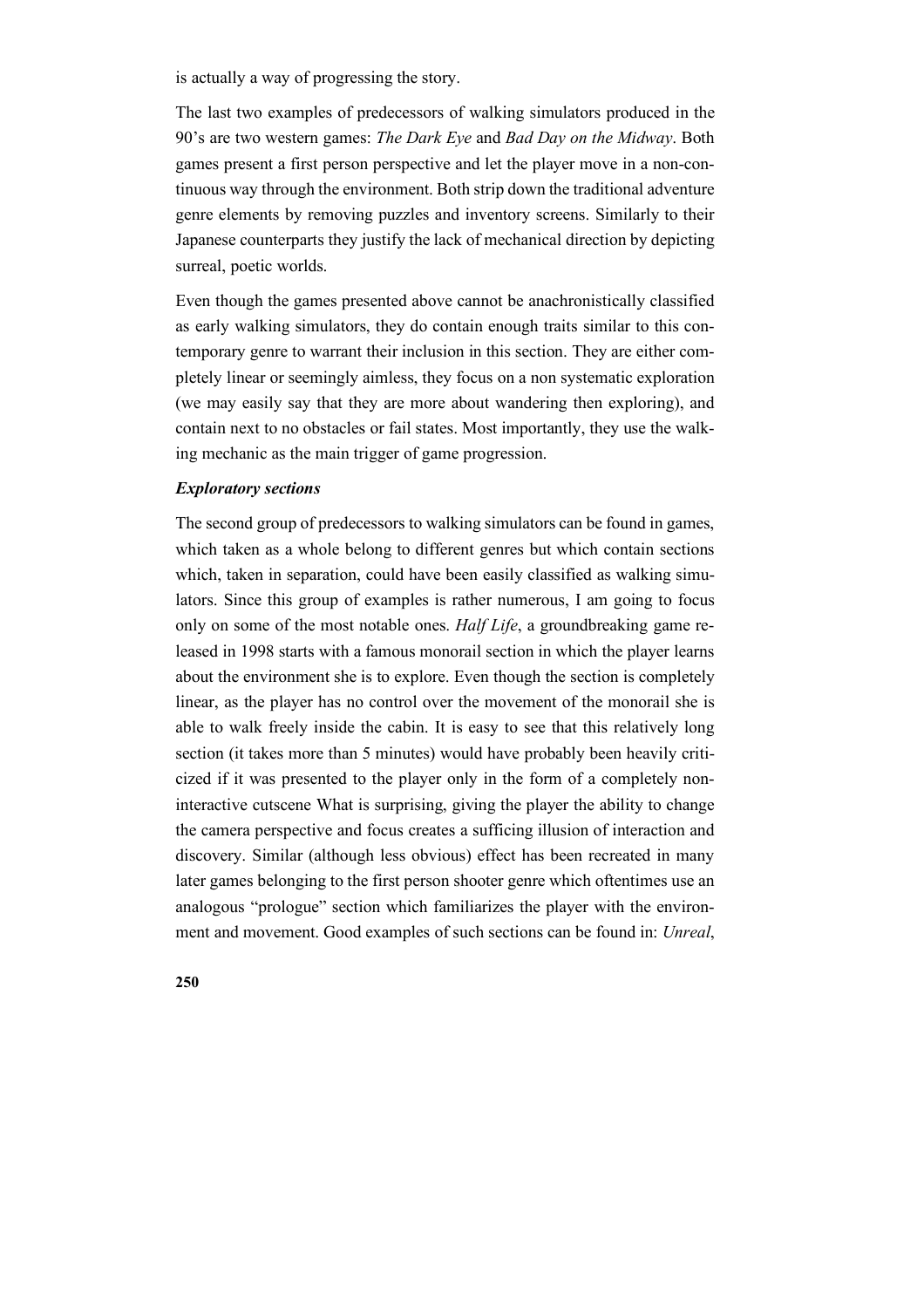## *Halo*, *Bioshock* or *Bioshock infinite*.

Slower walking sections can also be used to great effect in order to change the pacing of the game. Three well known examples of such sections can be found in: *Call of Duty 4: Modern Warfare*, *Gears of War* and *Uncharted 2*. The first of these games lets the mortally injured player walk (or rather crawl) out of a helicopter and the way it constrains the movement communicates the gravity of the situation. The second example is interesting as it uses walking parts very often and very deliberately. In these sections the movement of the character becomes much slower and the ability of firing the gun becomes suppressed. That way the game forces the player to slowly observe the environment. The third game is especially interesting as, even though it was released quite late, it is most probably responsible for the great popularization of the walking simulator idea. After many sequences full of action and shooting the player finds herself in a small Tibetan village where the only thing that is demanded from her by the developers is a walk towards a clearly set destination. There is nothing that forces the player to do this quickly - she can watch the environment, pet cows, pass a ball towards children playing football etc. What's especially interesting, the developers of the game stated clearly that the section has been inspired by one of the games we analyzed above - *The Graveyard* (Kumar 2011). The Tibetan village level became so popular that similar sections has been put in both subsequent sequels to the game. Similar sequences (although much more blended with the rest of the game) can also be found in Yu Suzuki's pioneering effort *Shenmue*, published in 1998 where the player is oftentimes free to explore the environment.

Apart from these examples, one can also point at some of the less obvious sections which contain elements know from walking simulators. One good example of such sections are so called "hub worlds" that is parts which comprise mostly of level selection (a 3D menu selection of sorts) and which are oftentimes stripped from the core mechanics of the game. The most famous example of such a section can be the original starting stage of Super Mario 64, which contains no hazards, enemies or time constrains known from the regular levels and lets the player freely explore the world.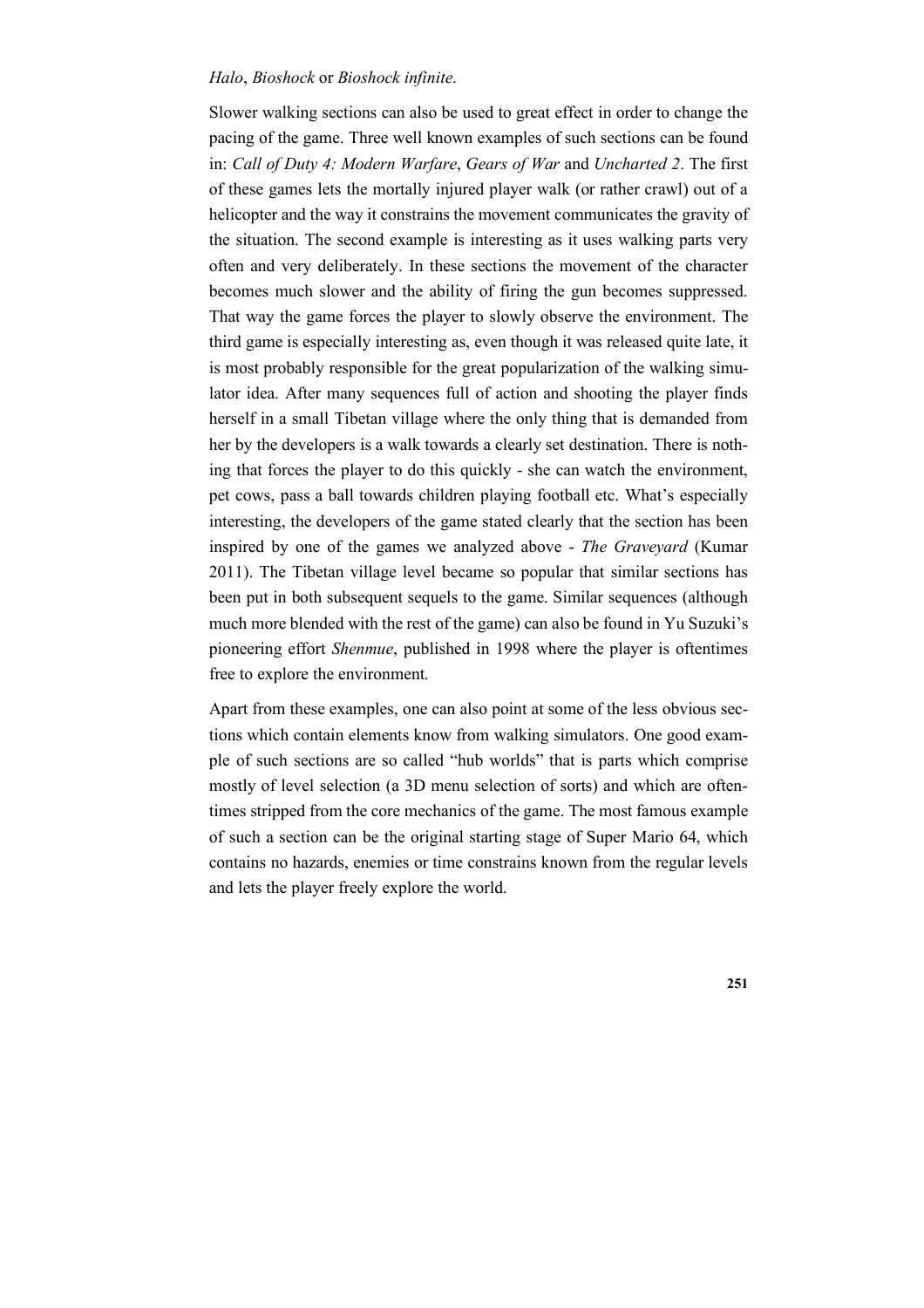Yet another example of game sections which could have inspired walking simulators are developer commentary sections, where the game encourages the player to walk towards signs that trigger contextual audio clips which comment the part of the game the player experiences.<sup>11</sup> Interestingly enough, the game which introduced the idea of commentary sections triggered by walking was the sequel to original *Half Life*.

# *Transgressive play*

The third historical source of walking simulators may be connected with the fact, that even if a given game has no parts which are relegated to walking it may still allow for play sessions which are similar to the walking simulator genre. Thus, even if a given game contains a more traditional structure it does not force the player to be "the implied player" (Aarseth 2014) – she can as well ignore most of the mechanics and play the game transgressively. It can be best seen in the case of so called *flaneur* practices, which are especially evident in the case of open world games. Since games like *Grand Theft Auto San Andreas* or *Skyrim* take place in big, varied and lively environments, many players ignored the tasks they have been given and explored the environment, observing the world around them. It is also obvious that even before the popularity of sandbox games many different genres which facilitated free-form exploration existed. Civil plane simulators or first person adventure games are good examples of this.<sup>12</sup>

# **What is the controversy about?**

#### *Critique of walking simulators.*

As I already mentioned, the fact that walking simulators are a relatively new, original genre is only one of the reasons why they demand further study. The other is that they spawned lots of controversies among the community of players. Examples of these controversies are very easy to come by - a quick glance at forums on the Steam platform shows that *The Graveyard*, *Dear Esther* and

<sup>&</sup>lt;sup>12</sup> The latter example might not be obvious but it stems from the fact that many first person adventure games of the 90's and 2000's (*Myst* and *Riven* included) gave the player the ability to explore a sizable part of the world without solving any puzzles.



<sup>&</sup>lt;sup>11</sup> A Playstation 4 port of *Gone Home*, another popular walking simulator, can be seen as a nice proof of this connection as the way the game presents and triggers its commentary sections does not differ much from the way it tells its original story.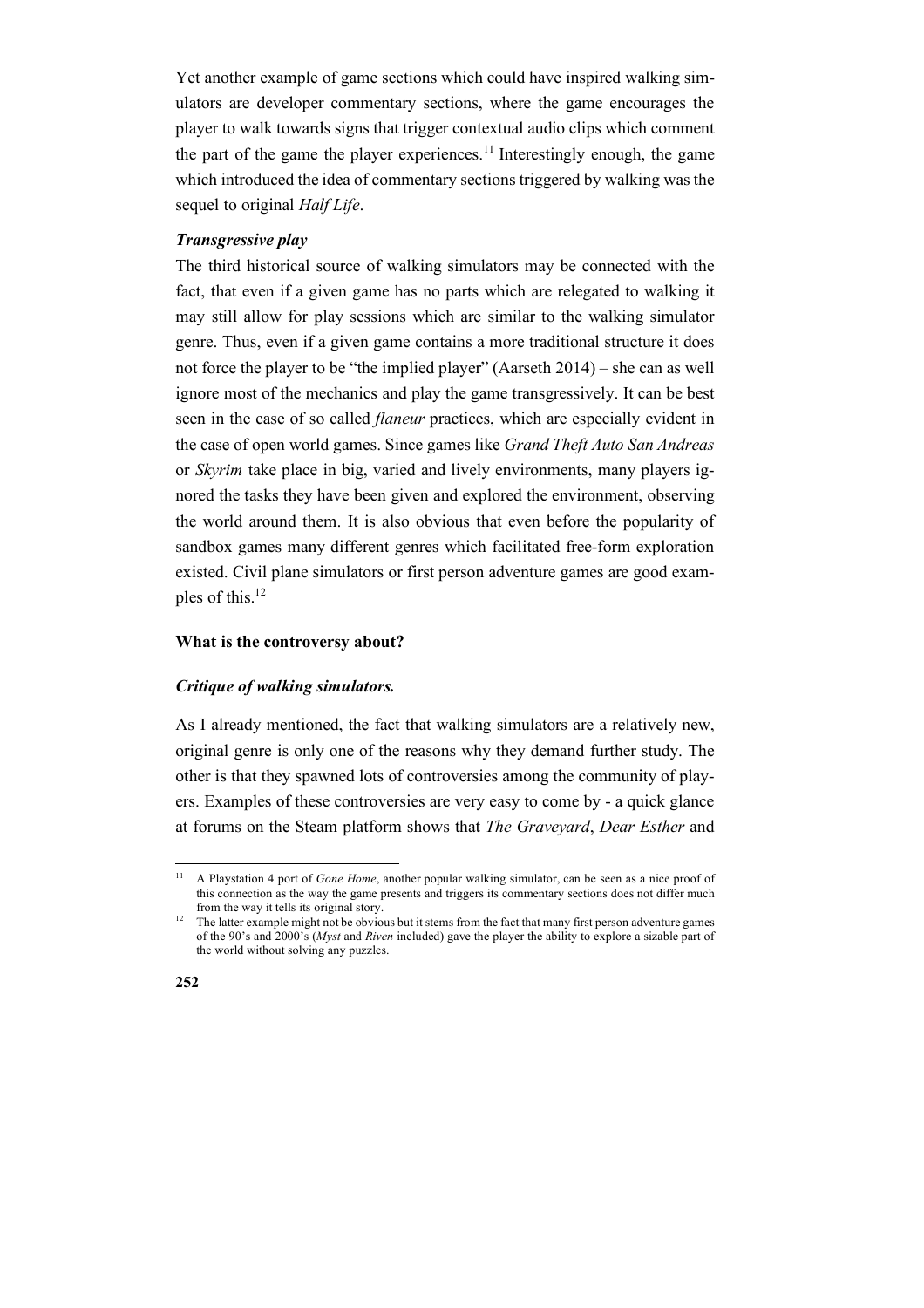*Proteus* attracted lots of critical opinions. There are also no doubts that the term "walking simulator" is oftentimes used in a derogatory way. The latest example of controversies that the genre inspire can be easily found in a discussion surrounding a provocative article on Uncharted 4 published by Eurogamer (Matulef 20016) shortly after the game's premiere.<sup>13</sup> It seems that no other genre polarizes the community as much. Walking simulators are either called the advancement of the medium, a true evolution of the art form (Sims 2016, Walsh 2016) or a sign of its decline and the threat to its future (Barda 2014, Sweeney 2015)

I believe that even if motivations of the detractors of walking simulators are often ideological as they stem from a reactionary and overly conservative view on the medium, critical evaluation of the arguments they give may prove to be useful. The reason for it is that uncovering the intuitions which back these arguments might help us understand the genre and the medium of videogames better. So - what exactly is the controversy about?

It seems that both sides agree that walking simulators are the result of subtractive design practices - they are created by removing elements typical for other game genres. At this point both sides disagree. One side argues that by eliminating some of the elements walking simulators achieve better aesthetic integrity, become more mature and as such can be understood as an artistic evolution of the medium of video games. The other side argues, that at least some of the elements walking simulators remove are essential for video games and thus they simply cease to be video games at all. Both claims are very contentious so it is not hard to understand why this difference in opinions leads to so many heated discussions. The claim of the proponents is a typical normative thesis that is very hard to evaluate because it depends on an aesthetic theory one choses to endorse. The claim of the opponents is hard because it is, in fact, a cloaked version of a well know question about the definition of video games. $14$ 

To complicate things even more, there is also no overall consensus on exactly which eliminated property is supposed to be responsible for the controversy. As

<sup>&</sup>lt;sup>13</sup> It is also worth to compare the claims of the author with the reactions in the comments below the article as well as with the reactions on a popular gaming forum NeoGAF: http://www.neogaf.com/forum/showthread.php?t=1218510, Retrieved 30.06.2016

<sup>&</sup>lt;sup>14</sup> See (Aarseth & Caleja 2009) for a discussion of this problem.

**<sup>253</sup>**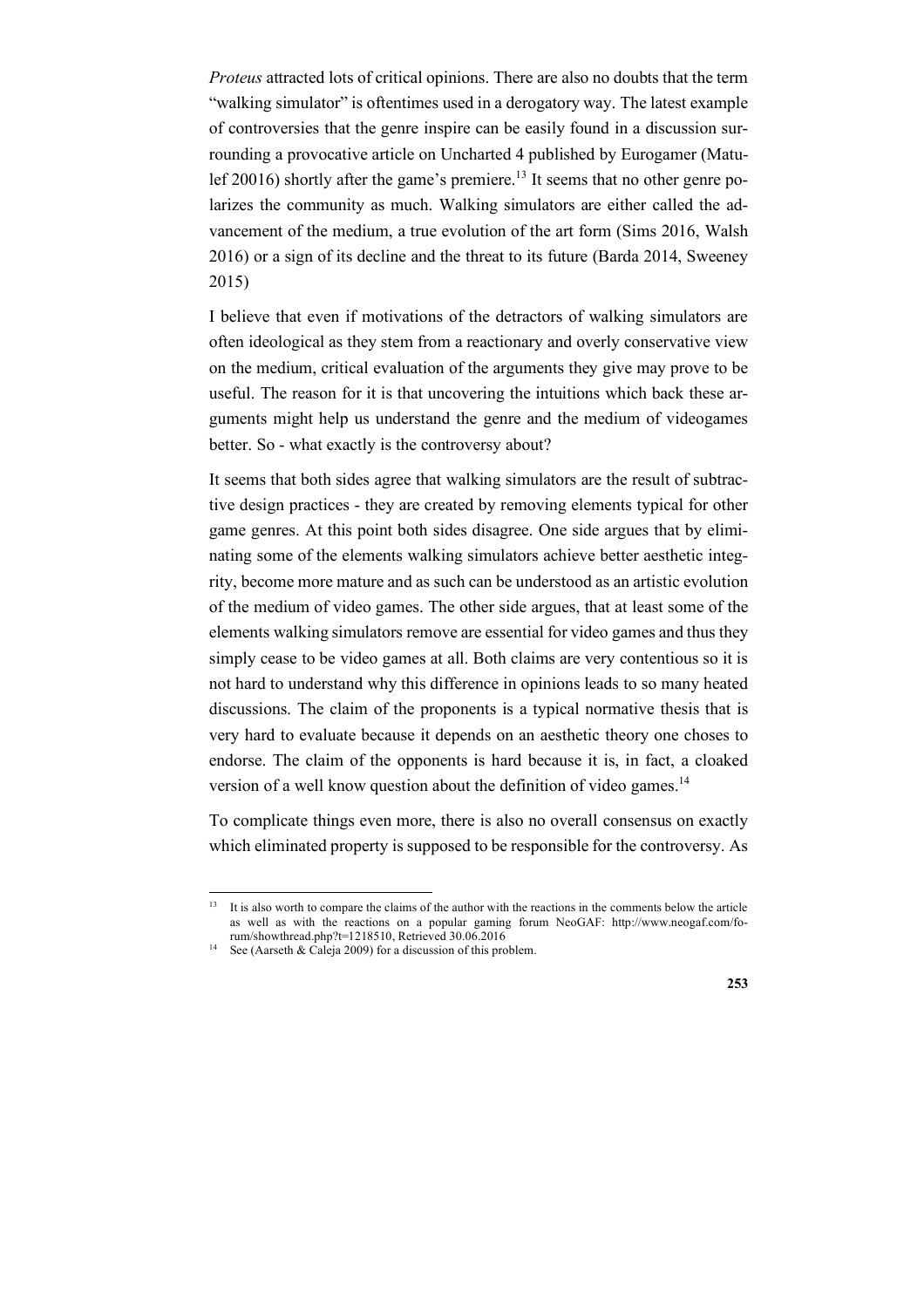pointed out above, walking simulators are created by subtracting several typical characteristics of other genres – is there a specific one which causes the trouble? Let's look at the points opponents of walking simulators make and see if we can find the real culprit.

It is sometimes argued that walking simulators are not really games because they contain no win and fail states. What is meant by these, slightly technical terms is that nothing the player does becomes evaluated by the game - nothing terminates it in an intended (win-state) or non-intended (fail-state) way.<sup>15</sup> It is very easy to see that this charge is simply inaccurate. First of all, most of the games belonging to the walking simulator genre (specifically all games presented in section 2) contain a very clear win-state. The games can be finished and reaching the intended ending is very clearly communicated to the player. What is even more important, there are many games which contain no such state, but which have never raised similar controversies and are even considered to be prototypical examples of the medium. Most of the high-score games are like that – for example, there is no win-state for the most versions of *Tetris*. On the other hand, even if it is true that most of the walking simulators (for example all of the games we analyzed in section 2 contain no fail-states they share this property with many other games which have never been questioned the way walking simulators are. For example - the whole line of Lucasfilm (and later Lucasarts) adventure games which became prototypical for the whole branch of point-and-click adventure games advertised the lack of fail-state as their main advantage over competition. Despite this their status as "games" has never been questioned. So, maybe the critique is simply badly formulated - maybe the problem with walking simulators is just that they posit no challenge for the player? Even if you couldn't fail in Lucasarts games you could still become stuck on one of their numerous challenging puzzles, so it at least explains something. But, then again - the history of the medium is full of easy games which did not provoke similar discussions.<sup>16</sup> How easy a game has to be in order for it to stop being considered a game?

It is also sometimes suggested that by using subtractive design, walking simu-

<sup>&</sup>lt;sup>15</sup> This was for example suggested by (Frelik 2015)<sup>16</sup> See (Juni 2010) and (Juni 2013) for a thereugh an

See (Juul 2010) and (Juul 2013) for a thorough analysis of the role of difficulty in games.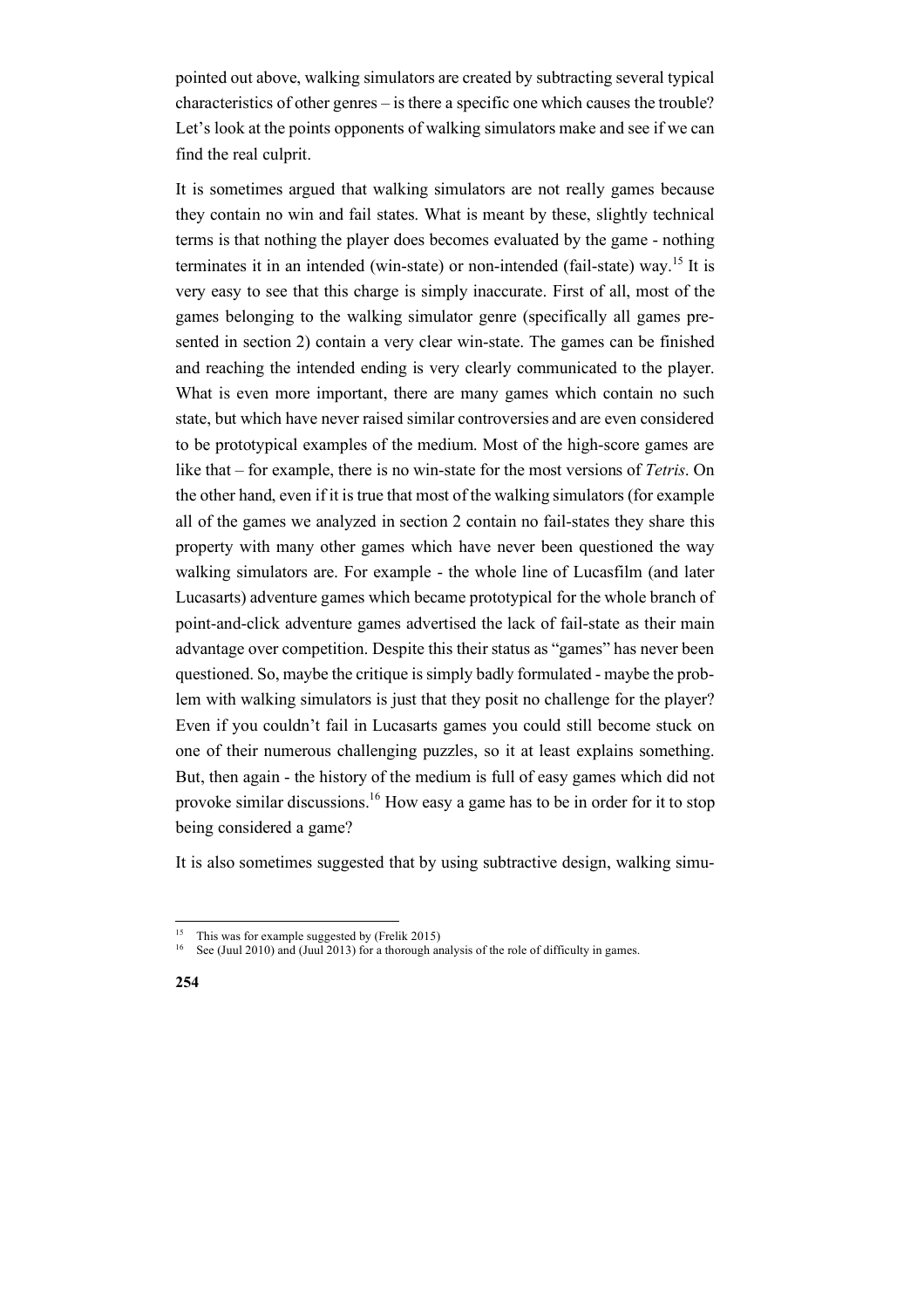lators become games without mechanics. But this provokes a question: why exactly couldn't traversal be counted as a game mechanic?

Let's illustrate this point with an example - picture a typical first person shooter, similar to the aforementioned *Half Life*. Now, if you remove the walking sections and make traversal automatic the resulting game will be reduced to one mechanic - the mechanic of shooting. The resulting genre is typically called an "on rails shooter". Games of this type did not provoke discussions on the nature of games even though they originated in the process of subtractive design. And yet, for whatever reason, if you design a game via a symmetrical operation, that is remove the shooting sections, the resulting genre - a walking simulator becomes controversial. What is the reason of this difference in reception?

#### *Press A to win.*

The point I was making in the last section is that most of the criticized aspects of walking simulators can be easily found in earlier games which, for whatever reason didn't attract similar criticism. It may now be useful to change the strategy – instead of looking at similar games from the past, let us look at games which elicited reactions and critiques that are similar to the ones walking simulators have received.

I believe that there is at least one such example and that the analysis of this example will prove useful in our case. Even though, as I mentioned earlier, there is no single genre that was met with similar reception, it can be argued that it happened in case of a single specific game mechanic, called "quick time event" (or OTE in short). $17$ 

The common implementation of the QTE mechanic is that a game interrupts a non-interactive part (for example a cutscene) by demanding a particular quick input from the player. The player does not have to guess the input - it is basically shown to her. To get the picture, think of a movie which stops and demands for the player to press a given button to go on further. Interestingly enough QTEs emerged in Sega's *Shenmue* which, as we saw earlier, was also one of the early pioneers of walking simulator sections.<sup>18</sup> The rationale behind QTEs is that they

<sup>17</sup> Good critique of the QTE mechanic can be found in (Chichester 2011 and McCormack 2015) 18 An earlier example of a very similar technique can be found in the series of laser disc based games re-

leased in the 80's and early 90's - look at *Dragon's Lair* or *Space Ace* as examples of this. The important

**<sup>255</sup>**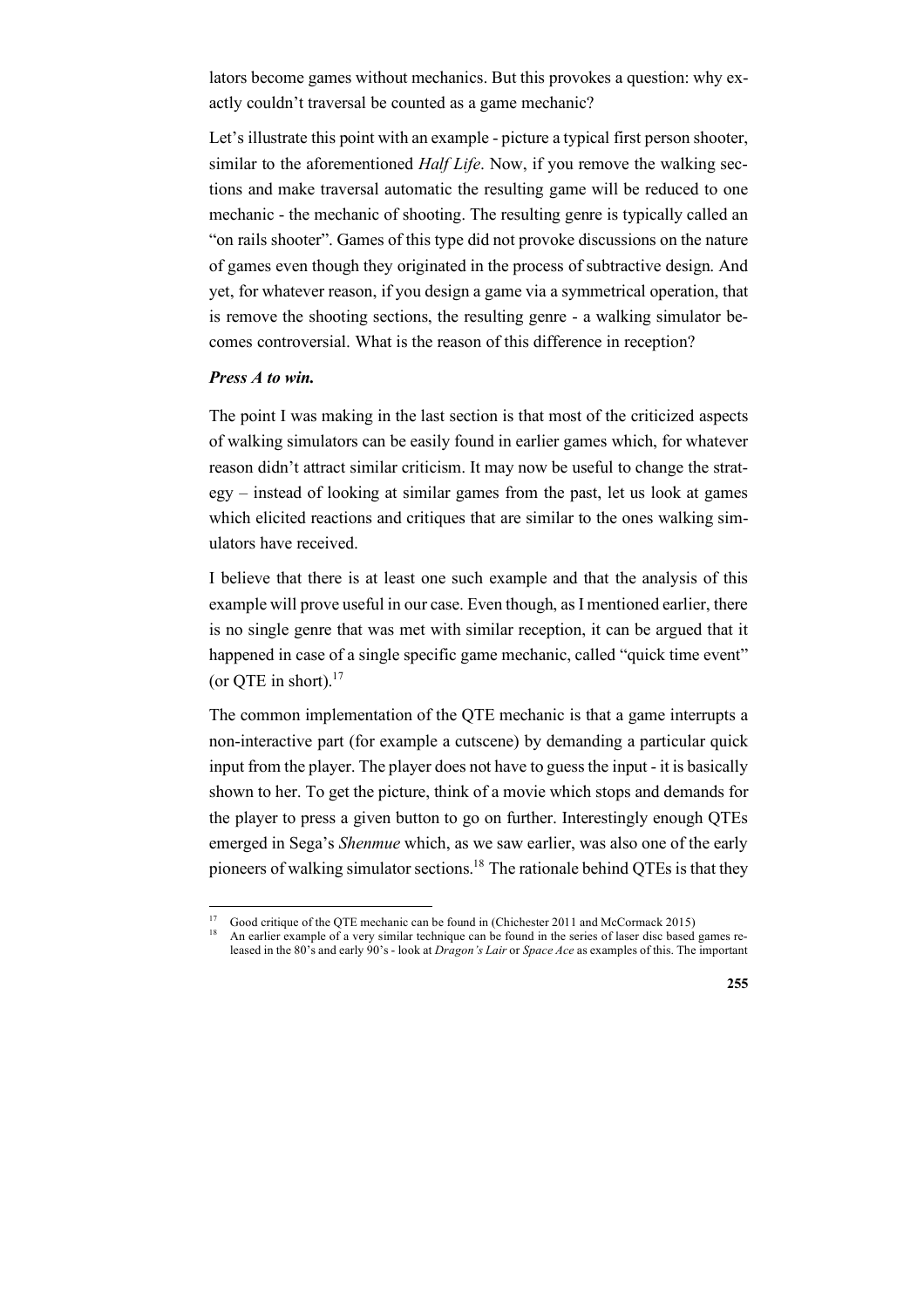provide at least minimal agency in a sequence which would have been otherwise completely non-interactive. The reason why QTEs spawn controversy is that players often realize that the mechanic is superfluous - the game could just as well take care of itself. It does not really need the player's input. For this reason the players may feel somehow manipulated by the developers who call for agency just for the sake of it.

The hypothesis I propose to take into consideration is that walking simulators attract similar criticism to QTEs because their main mechanic – walking - is, in fact, more similar to QTE's then we might have initially expected. To see this consider a following concrete example of a game which blends both techniques – Quantic Dream's *Heavy Rain*. Some of the sections of the game are typical QTEs - a button prompt is given and the player is supposed to press it in a given time. Some of the sections can be characterized as a typical traversal sections where the player moves the character through space. But there are sections where the prompt the player sees expects her to hold the button (or more importantly a direction on the gamepad) for several seconds in order to make an action (for example move an object or squeeze through a narrow space). In sections like these the line between QTE and traversal becomes blurred – the only difference is that the action of the player not only triggers but also sustains the animation. So, at least in cases of sequences of linear movement the difference between walking and QTEs seems to boil only to the length of animation. But how does this help us explain the controversy surrounding walking simulators? Even if their core mechanic is, in some respects, similar to QTEs, why is this supposed to be a problem?

Imagine two hypothetical cases: first a game which comprises only of QTEs and secondly a broken DVD which stops every few minutes and requires the viewer to press the play button again. Is there a good argument for calling the first one "a game" and the second one "a broken movie"? Now remember that QTE's are not added to the cutscenes because the cutscenes are broken. They are disliked by the players because they are there just to hide a non-interactive sequence behind an artificially created layer of superfluous interactivity. A game comprised only of QTEs does not need a player – it could just as well

difference between mechanics used in these games and QTEs is that laser disc games did not display the button the player had to press - she was supposed to guess it based on the action presented on the screen.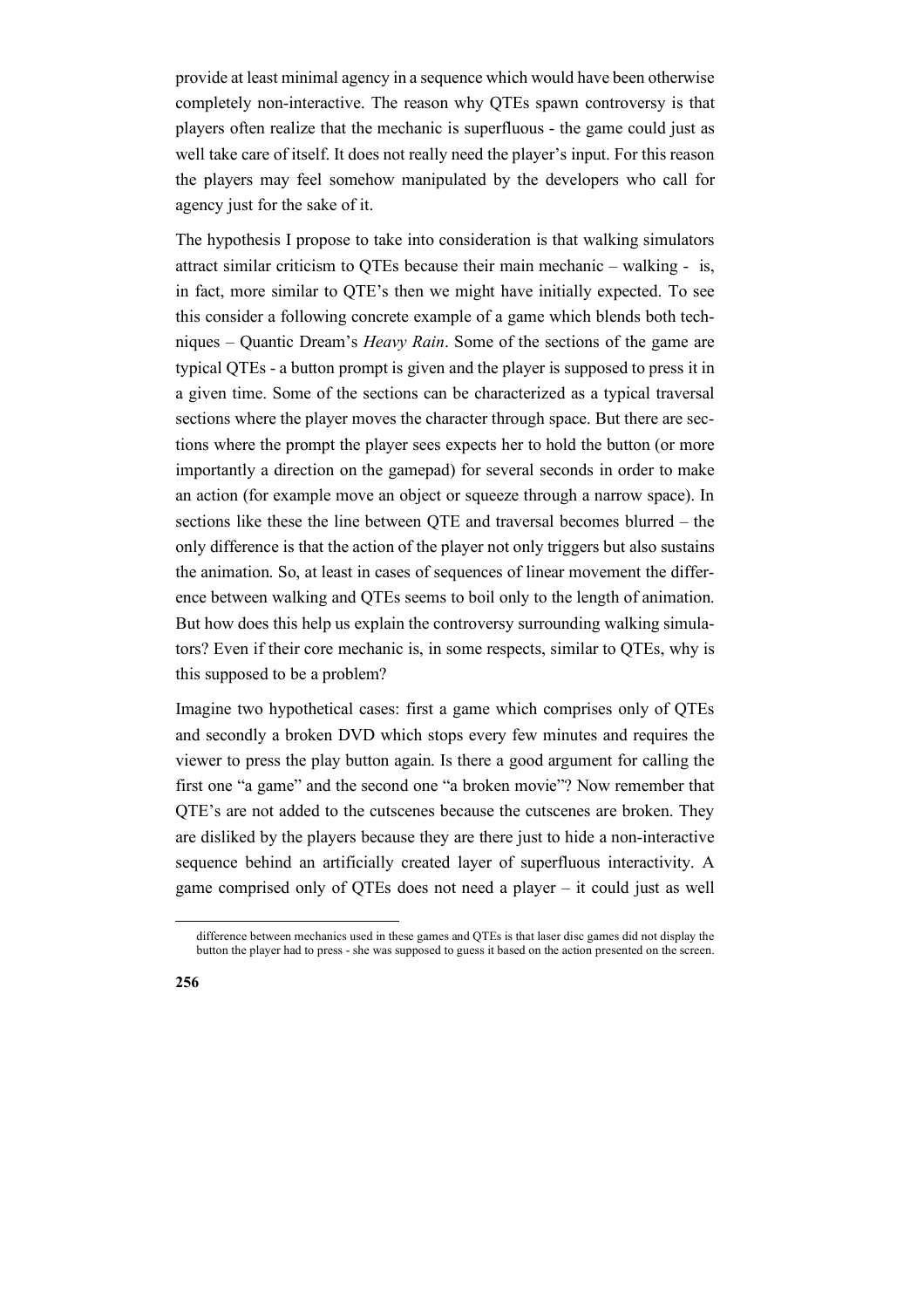simply "play itself".

Now, if you consider some of the walking simulators we analyzed in section 2, there are several examples which come close to this artificial form of interaction. They might never reach this extreme form of simplicity as even *The Passage* contains small barriers which the player has to navigate so a simple continuous press won't suffice. But the point is that of all game genres walking simulators come closest to our hypothetical example of a autonomous game – a game which can play itself. If I am right the hypothesis explains the intuitions behind the badly formulated criticism we analyzed above. It is not about lack of challenge, using too simple or too few mechanics or about removing player's agency. It is rather about the mechanic, the challenge and the agency being almost superfluous. And this is, in my opinion, the core of the controversy walking simulators generate. But, putting the normative aspect aside – not judging whether this type of games constitutes the downfall or the emancipation of the medium – is this description accurate? Are walking simulator superfluously interactive? Can this be somehow tested or measured? I believe that it is possible.

### **The Ergodic continuum**

Let me start by appealing to the classic notion introduced by Espen Aarseth in (Aarseth 1997), that is the notion of "ergodic" texts. The idea is quite simple even though every text of culture, be it a book, a movie or a video game demands interpretation on many levels (from simple linguistic interpretation up to cultural one) only some of the recent texts of culture, titular cybertexts, require additional work from the interpreter. The interpreter has to apply an additional, nontrivial effort, in order for the text to reveal itself. Video games are the best illustration of this idea. Contrary to books or movies, they are typically not autonomous processes - they have to be actively worked on in order for them to be experienced from start to finish. Compare it to a movie or an audiobook which can be played even if no interpreter interacts with it. Games are somewhat incomplete - on top of the interpretation that is needed to approach them, they have also be operated by an agent. That these two functions are different can be easily shown - the operator and the interpreter can, for example, be different persons. What is even more important from our point of view, the operator does not even have to be human - it can be an artificial intelligence written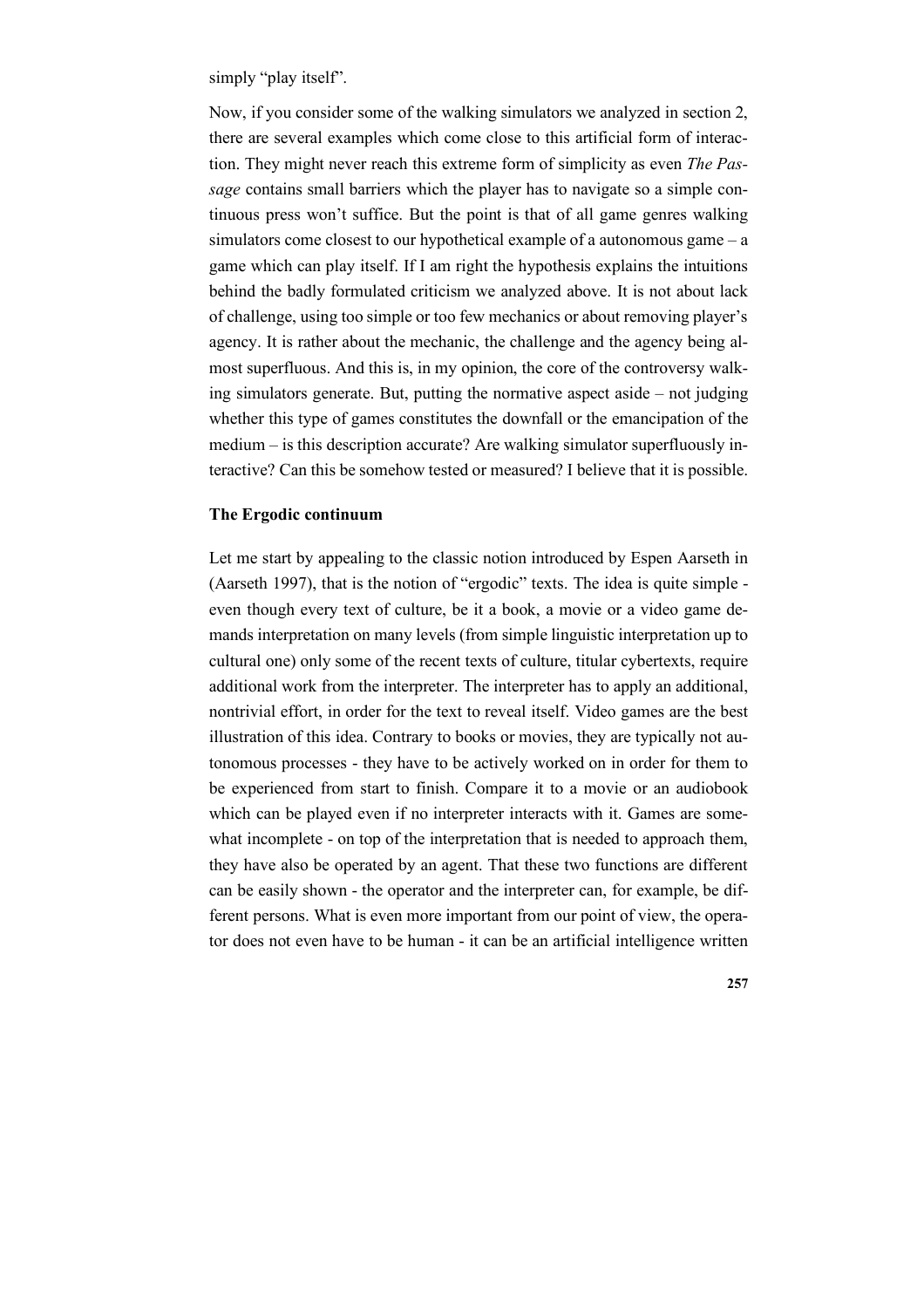specifically to play the game. This idea isn't just a theoretical possibility - there are games which contain modules which enable the game to "play itself". Chess programs can serve as a good example of this -some of them can easily simulate a match between two players. Using the notion of ergodicity we may now rephrase our question about walking simulators by asking simply if they are ergodic, that is, if they require a nontrivial effort in order to be played? It is rather obvious that the question we ask hinges on the term "nontrivial" - is there a way of making it more precise, hopefuly in a quantifiable way?

To answer this question we have to first understand that when it comes to games being able to play themselves, not all of them are equal. If we treat the act of playing the game successfully by some kind of computational procedure (which is the requirement for the game to play itself) than we will realize quickly that the difficulty of this task varies greatly between different games. What is most important is that the difficulty of this task has no obvious correlation with the overall difficulty of the game itself. A very simple arcade game like *Flappy Bird* can be very tough for the players but very easy to program an algorithm for. This difference makes the notion of ergodicity ambiguous - on one hand it may be synonymous with the everyday notion of "game difficulty", on the other hand it may be synonymous with a more technical sense, in which the effort needed to play the game can be measured in computational (rather than in psychological or physiological terms).

What is interesting, even though the idea of treating games as tasks which can be computationally solved seems to be rather obvious, it has attracted the attention of researchers only recently and the results are very interesting from our point of view. In two studies which analyzed several classic 80's and 90's games (Viglietta 2012) and Nintendo games (Aloupis et al. 2012) respectively the researchers established that the games in question are in fact so called NPhard problems. Let me quickly explain this technical notion known from mathematical logic, as we are going to use it in our further considerations.

It is best to understand the notion of "NP-hard problems" in an opposition to the notion of "P-hard problems". The latter means that a given problem can be in principle solved computationally in a finite time period. That is - even if the solution is complex, it means, that there is a way of finding the solution in an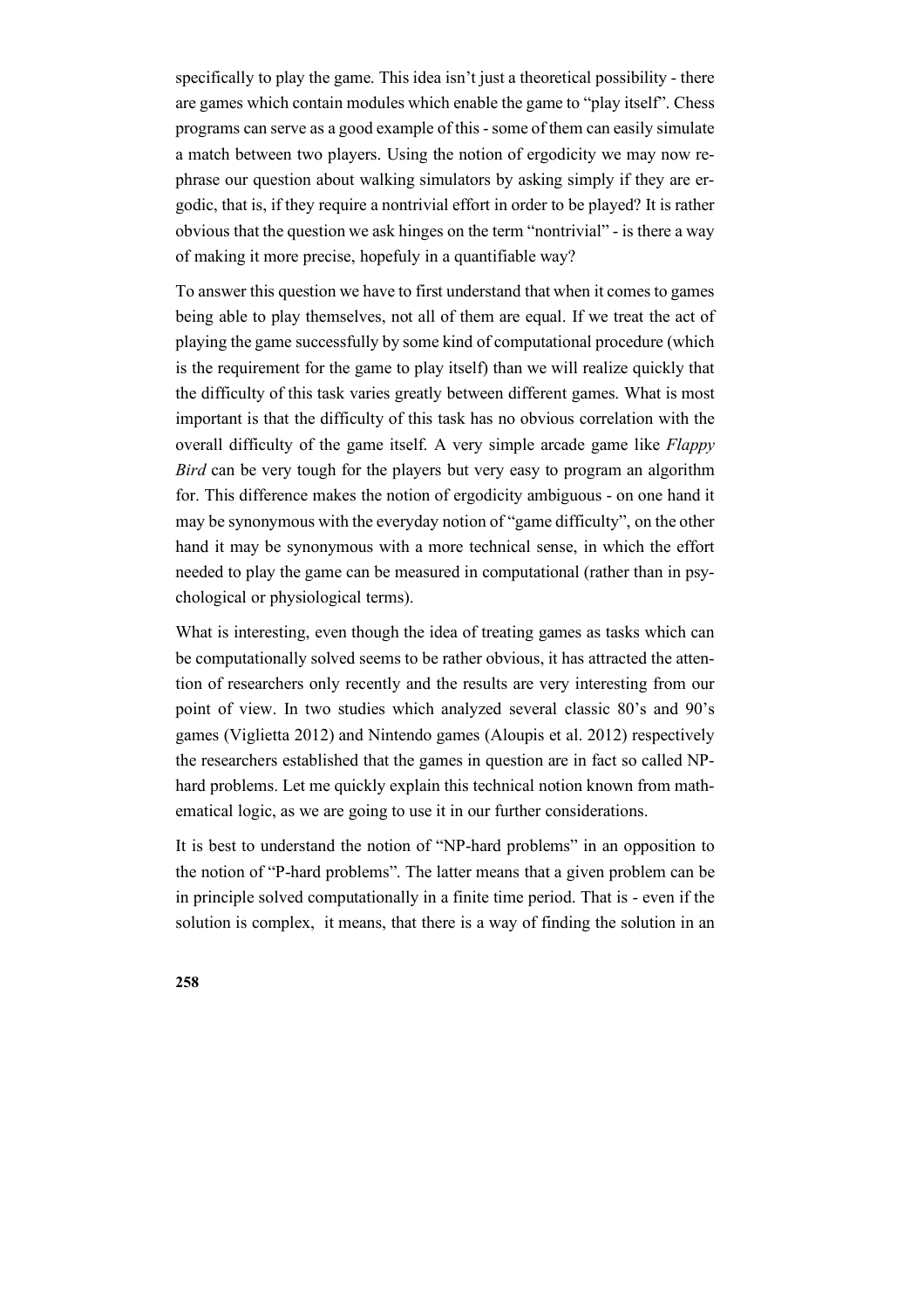algorithmic way. But this is not the case for all tasks. Sometimes even if a given solution can be tested via an algorithm in finite time, the actual procedure of finding the solution can take longer than that. This is what NP-hard problems are. Now, if the number of possible solutions is very big it creates a huge technical problem because even if we are able to evaluate any given solution we have to be lucky when it comes to selecting solutions for tests. For this reason, even if the computational power we have at our disposal is considerable, we cannot resort to random picking, as this brute force technique may not prove to be lucky enough. We try to constrain the number of solutions worth testing by using some kind of heuristics, looking for analogies with other solutions etc. but at the end of the day we may not find anything to speed up the process. The trick is, that humans are pretty good at finding these types of solutions and we are not sure how exactly do we achieve this. People call it an intuition, a hunch etc. but we are not fully sure which heuristics do we actually use when we resort to this psychological phenomena. And yet, as very recent study shows some of the games may be even harder: the study shows, that not only finding but also testing (or applying) the solution may take infinite time. The technical term for these kinds of problems is "PSPACE-hard problems". The referred study shown that a modified Super Mario Bros. game can in fact be PSPACE-hard (Demaine et al. 2016). The point that is important for our considerations is that by definition, solving NP-hard (or PSPACE-hard) tasks requires more computational effort.

The way these technical considerations may help in our discussions is that they serve as a basis for a more complex, measurable notion of ergocity. The idea I wish to propose is that the ergodicity of games could be measured relative to the computational complexity of the problem they pose for the operator. The effort that the operator needs to put in in order for the game to function should be understood as a continuous parameter - from easy P-hard problems which are so easy that the game is practically autonomous as it presents the player with tasks which are already solved by its code (this would fit our example of a game consisting only of QTEs) to PSPACE-hard games which cannot be solved without using clever heuristics and luck.

This solution creates a scale of ergodicity for games which I propose to call "the ergodic continuum" for even if it contains specific discrete points the difference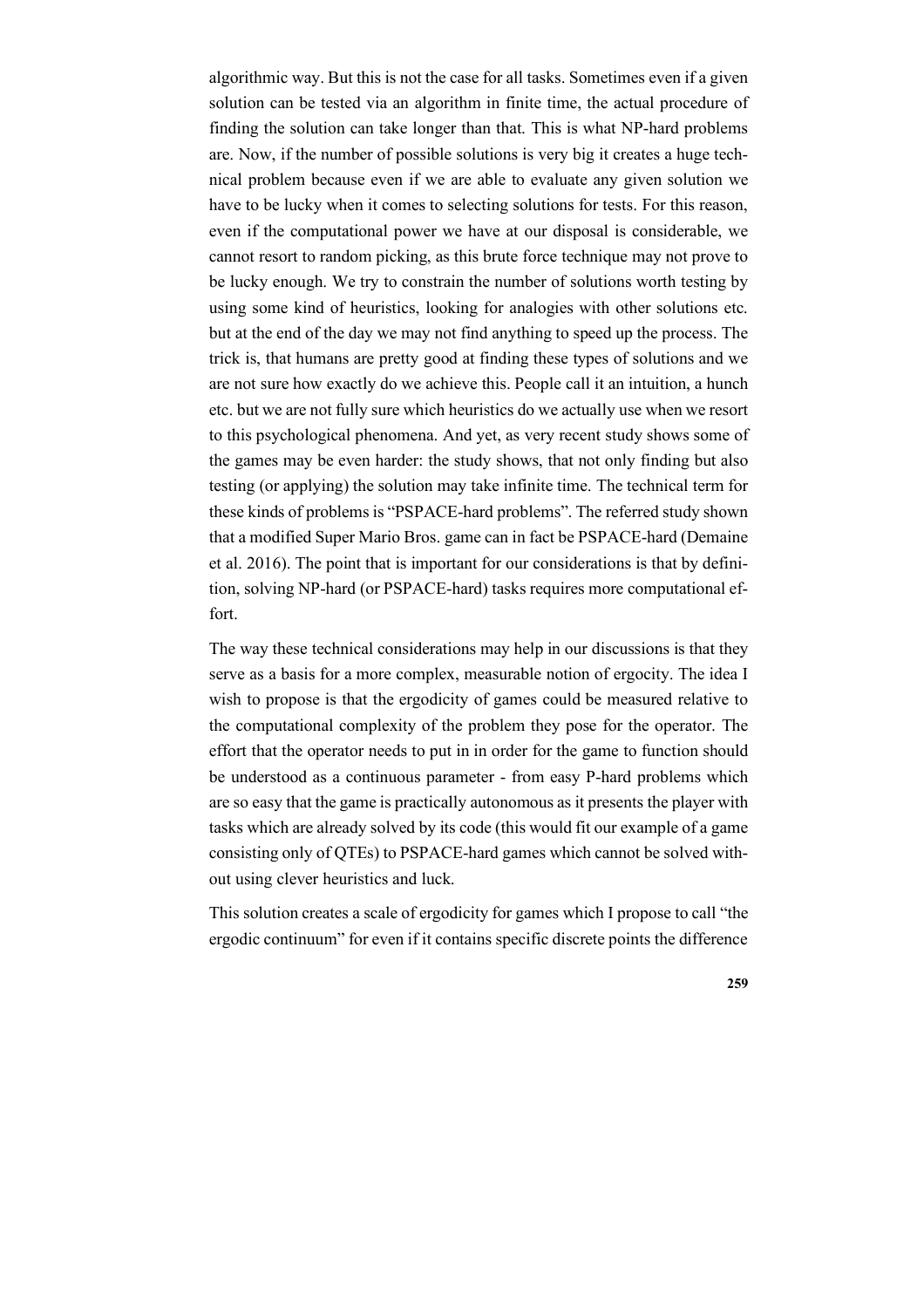in computational complexity between them differ in grades. The idea is that if we treat games as computational problems to be solved by the operator we can now differentiate between:



The way the notion of ergodic continuum helps us with our conundrums with walking simulators should be obvious by now. If my analysis is correct, the intuitions behind the critique of these games boils down to the fact that by design they are located on the left side of the scale- they are very easy cases of Phard problems, that is they require minimal computational effort from the operator. The result of this is that the mechanic they are based on (linear or semirandom walking) can be easily supplanted with an algorithm. This is a natural effect of subtractive game design philosophy – as pointed out in (Viglietta 2012) eliminating gameplay elements can easily degrade a game from the status of NP-hard to P-hard. And yet, if we follow this reasoning it is obvious that the more radical criticism geared towards walking simulators isn't warranted as (at least in the specific cases of games analyzed in most of the discussions) they do not cross the boundary of autonomous software. Whether this specific category of autonomous programs can still be called "games" is a different question, which should probably be further studied.

#### **ACKNOWLEDGEMENTS**

This project has received funding from the European Research Council (ERC) under the European Union's H2020 ERC-ADG program (grant agreement No 695528)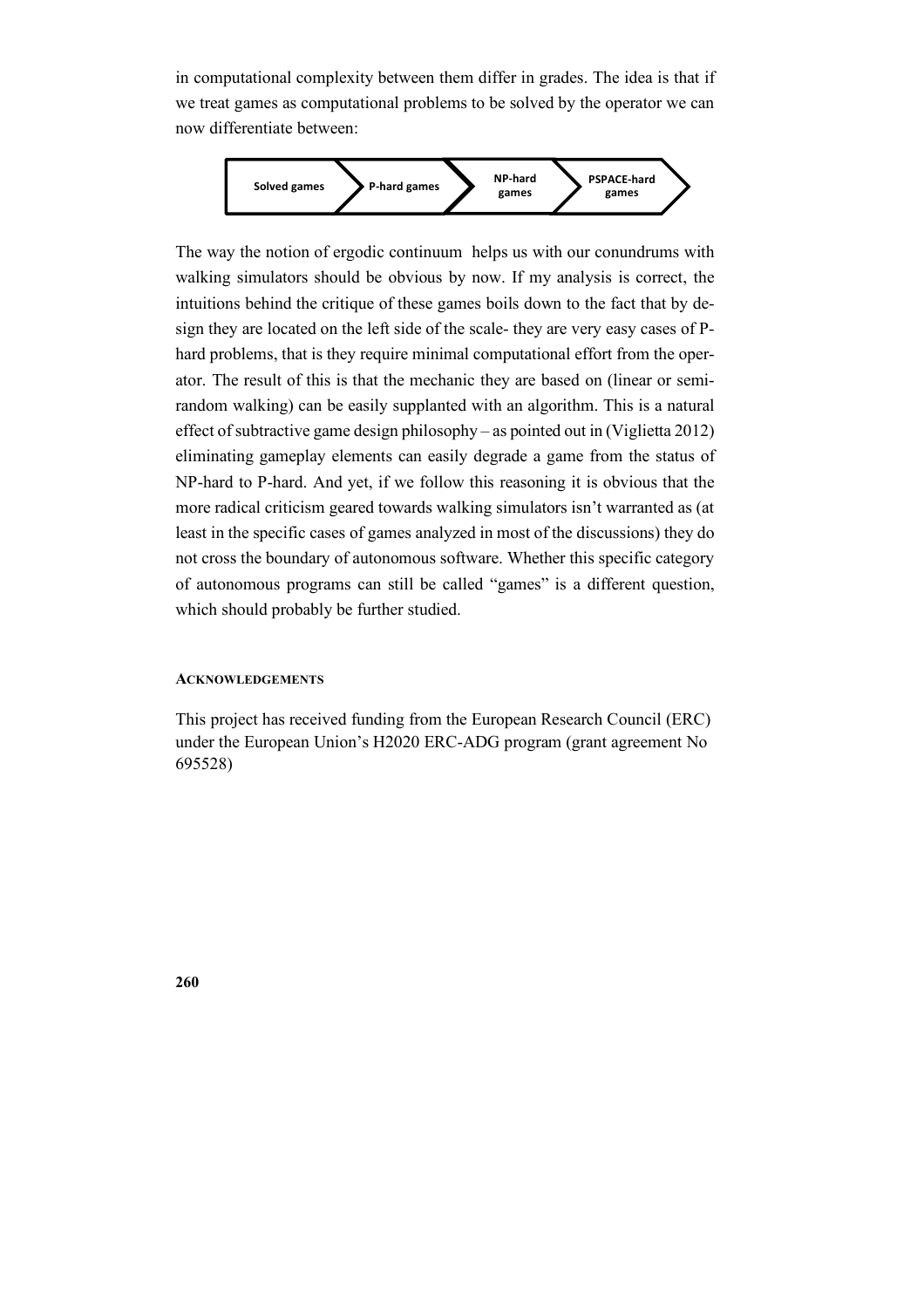#### **REFERENCES**

- 1. Aarseth, E. (1997) "*Cybertext: Perspectives on Ergodic Literature"*, Baltimore and London: Johns Hopkins University Press, 1997
- 2. Aarseth, E., (2014), "I Fought the Law: Transgressive Play and the Implied Player" In: Segal, N., Koleva, D., (Eds.), From Literature to Cultural Literacy, Palgrave Macmilian, 2014
- 3. Aarseth, E., Caleja, G., (2009), "The Word Game: The Ontology of an Undefinable Object", invited talk at *The Philosophy of Computer Games 2009*. Oslo, 13-15 August 2009.
- 4. Aloupis, G., Demaine, E. D., Guo, A., (2012), Classic Nintendo Games are (NP-) Hard, arXiv:1203.1895v1, http://arxiv.org/pdf/1203.1895v1.pdf, Retrieved on 30.06.2016
- 5. Barda, O., (2014), "Art movements in video games, Justwalkingism", Gamasutra, http://www.gamasutra.com/blogs/OscarBarda/20140731/222365/Art\_movements in video games Justwalkingism.php Retrieved on 30.06.2016
- 6. Chichester, C., (2011), "The Bridge Between Gameplay and Cutscenes: QTEs", Gamasutra, http://www.gamasutra.com/blogs/CaryChichester/20111227/90834/ The Bridge Between Gameplay and Cutscenes OTEs.php, Retrieved on 30.06.2016
- 7. Cross, Katherine, (2015), "How 'walking simulators' allow us to touch other worlds", Gamasutra http://www.gamasutra.com/view/news/251191/How\_walking\_simulators\_allow\_us\_to\_touch\_other\_worlds.php Retrieved on 30.06.2016
- 8. Demaine, E., Viglietta, G., Williams, A., (2016), "Super Mario Bros. Is Harder/Easier than we Thought", Proceedings of the 8<sup>th</sup> International Conference of Fun with Algorithms, 2016
- 9. Frelik, P., (2015), "Walkers, Notgames, and the Aesthetic of incompletion: Towards Finer Definitions and Ever Subtler Game Criticism", Invited lecture at: Central and Eastern European Game Studies conference, Cracow, 2015
- 10. Garda, M. B., (2013), Neo-rogue and the essence of roguelikeness", Homo Ludens  $1(5) / 2013$
- 11. Garda, M. B., Grabarczyk, P., (2016), "Is Every Indie Game Independent? Towards the Meaning of Independence in Video Games"
- 12. Kumar, M., (2011), "IndieCade: Uncharted's Unlikely Indie Inspirations", Gamasutra, http://www.gamasutra.com/view/news/127538/IndieCade Uncharteds Unlikely Indie Inspirations.php, Retrieved on 30.06.2016
- 13. Juul, J., (2010), "Casual Revolution", Cambridge Mass, MIT Press, 2010
- 14. Juul, J., (2013), "The art of failure : an essay on the pain of playing video games",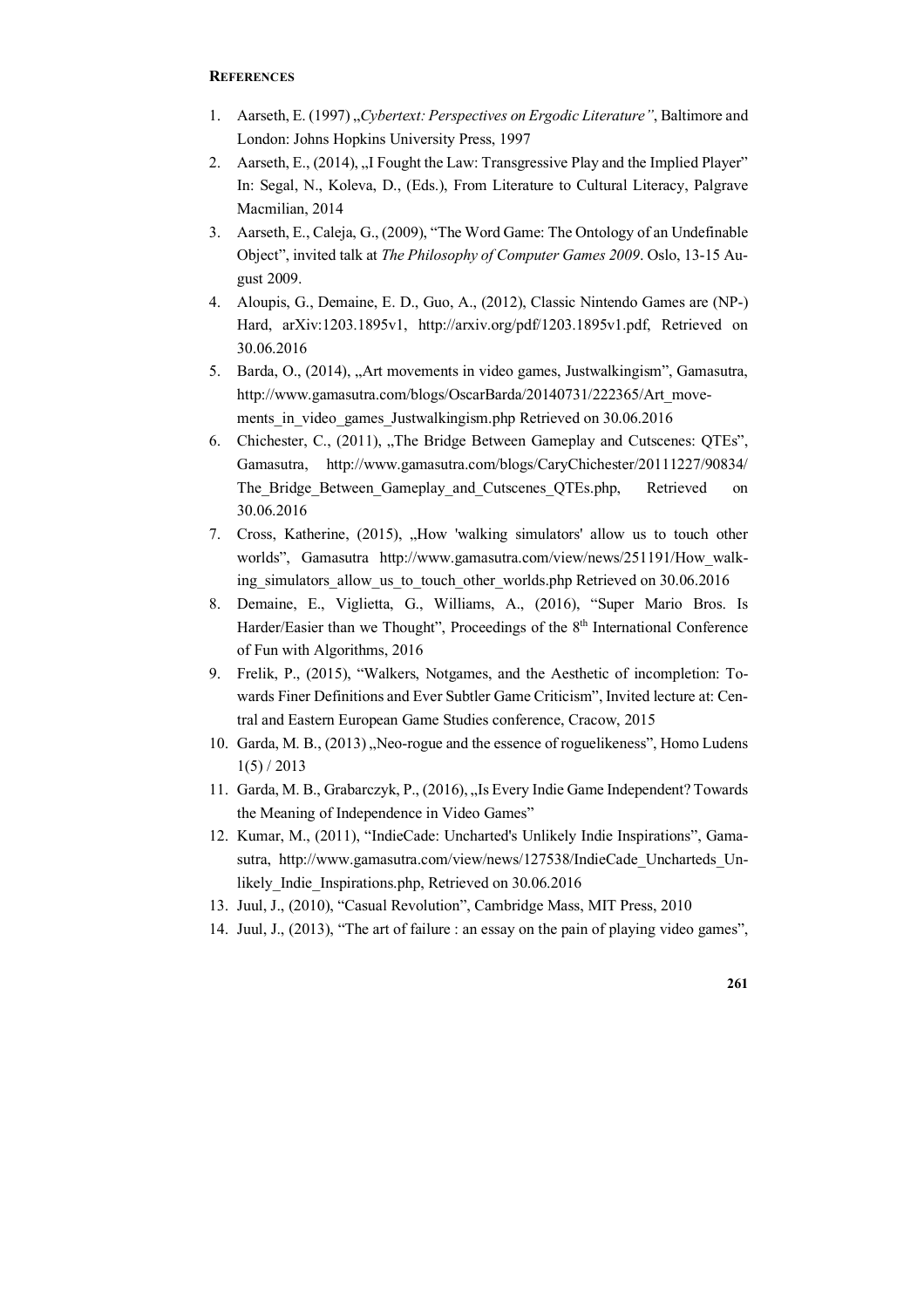Cambridge Mass. MIT Press, 2013

- 15. Matulef, J., (2016), "Combat fatigues: How Uncharted is a walking simulator in action game's clothing", Eurogamer, http://www.eurogamer.net/articles/2016-05- 11-combat-fatigues-how-uncharted-is-a-walking-simulator-in-action-gamesclothing, Retrieved on 30.06.2016
- 16. McCormack, M., (2015), "Quick Time Events An overused trope?", Gamasutra, http://www.gamasutra.com/blogs/MarkMcCormack/20150423/240464/Quick Time Events An overused trope.php, Retrieved on 30.06.2016
- 17. Penabella, M. (2015), "Why are we so afraid to walk?", Kill Screen, https://killscreen.com/articles/why-are-we-so-afraid-walk/ Retrieved on 30.06.2016
- 18. Pinchbeck, D. (2009), "Story as a function of gameplay in First Person Shooters and an analysis of FPS diegetic content 1998-2007", University of Portsmouth Ph.D. thesis, http://ethos.bl.uk/OrderDetails.do?uin=uk.bl.ethos.500333, Retrieved on 30.06.2016
- 19. Samyn, M., (2008), "The Graveyard post mortem", The old Blog of Tale of Tales, http://tale-of-tales.com/blog/the-graveyard-post-mortem/, Retrieved on 30.06.2016
- 20. Sicart, M., (2008), "Defining Game Mechanics", Game Studies Vol 8 issue 2, 2008, http://gamestudies.org/0802/articles/sicart, Retrieved on 30.06.2016
- 21. Sigl, R. (2014), "First Person Walker Footnotes #1: Ed Key" (interview), Videogametourism, http://videogametourism.at/content/first-person-walker-footnotes-1 ed-key, Retrieved on 30.06.2016
- 22. Sims, D. (2016), "Firewatch and the Addictiveness of Lonely Video Games", The Atlantic, http://www.theatlantic.com/entertainment/archive/2016/02/firewatchand-the-rise-of-the-walking-simulator/462324/ Retrieved on 30.06.2016
- 23. Stuart, K., (2016), "Dear Esther: how the 'walking simulator' made it to PlayStation 4 and Xbox One", The Guardian, https://www.theguardian.com/technology/ 2016/apr/06/dear-esther-original-walking-simulator-playstation-4-xbox-one, Retrieved on 30.06.2016
- 24. Sweeney, J., (2015), "Indie Implosion: Walking Simulators", Super Nerdland, https://supernerdland.com/indie-implosion-walking-simulators/, Retrieved on 30.06.2016
- 25. Thier, D., (2016), "'Everybody's Gone To The Rapture:' Why Do People Hate 'Walking Simulators?'", Forbes, http://www.forbes.com/sites/davidthier/2015/08/ 26/everybodys-gone-to-the-rapture-why-do-people-hate-walking-simulators/#24a9d2947646, Retrieved on 30.06.2016